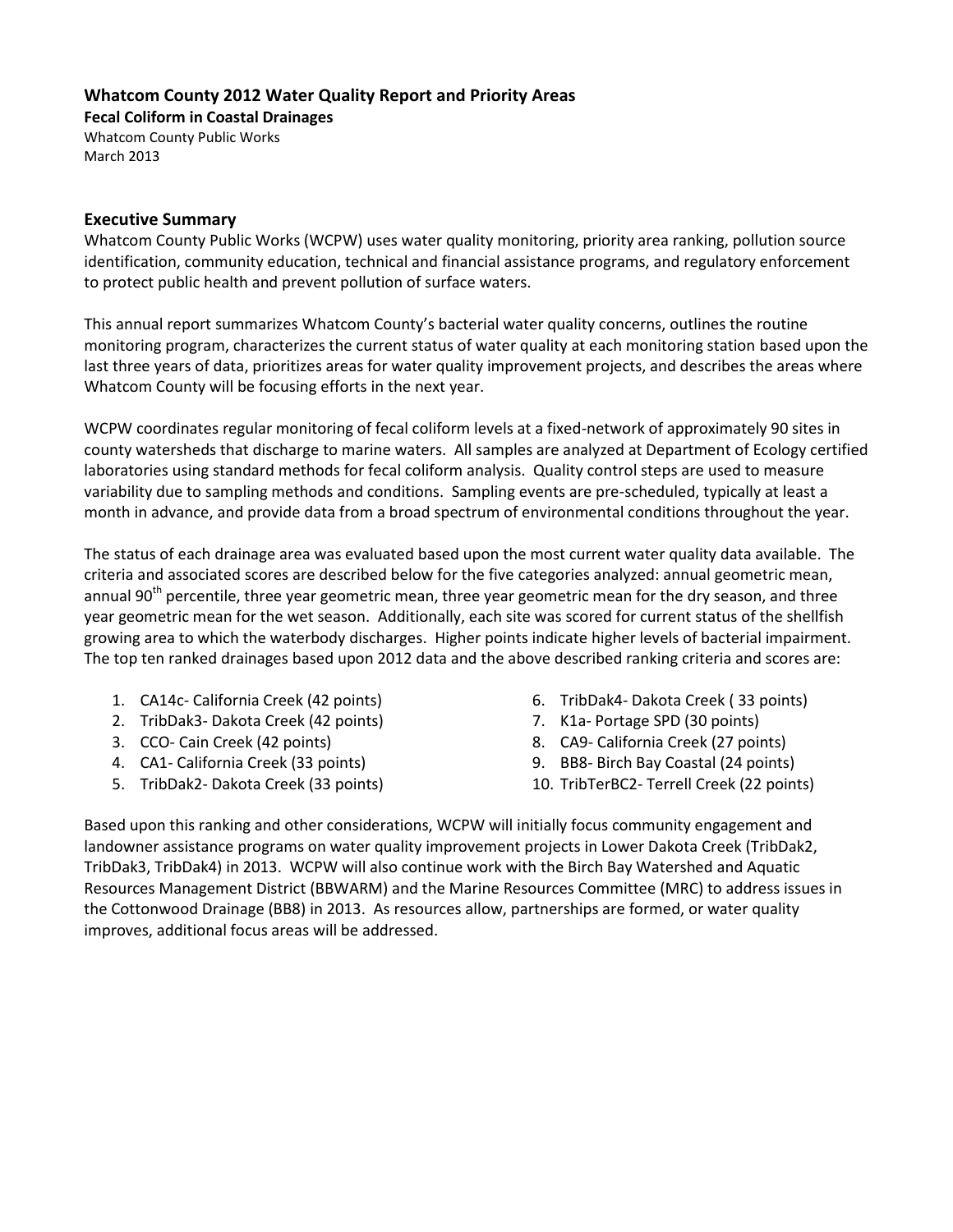## **Introduction**

### Purpose

Whatcom County Public Works' (WCPW) Pollution Identification and Correction (PIC) Program has focused on water quality monitoring, follow up monitoring at sites with elevated bacteria levels, and coordination with County departments and other agencies to identify and address potential bacteria sources.

Whatcom County is enhancing its PIC Program to include an annual review of routine monitoring sites located throughout the county and an active community engagement strategy. Restructuring these components will help characterize the current status of watershed health and associated public health threats, focus limited county resources on the areas that will most benefit from water quality improvement efforts, and engage landowners in community solutions.

Currently, Whatcom County Public Works (WCPW) monitors fecal coliform and other water quality parameters at approximately 90 stations on at least a monthly basis. A large portion of these sites have been sampled through various programs for six to fourteen years (Douglas 2013). Sample collection is conducted following standard protocols by trained staff, contractors, and volunteers (WCPW 2009). Sample analysis is conducted following standard methods and quality control and assurance measures at DOE-certified laboratories. In July 2012, Nooksack Salmon Enhancement Association (NSEA) took over sample collection and analysis for Terrell Creek sites upstream of Ter3.3. Sample collection for Terrell Creek is conducted in coordination with WCPW and NSEA's data is included in this report. Data from the routine monitoring program assist the County Health Department, County Planning and Development Services (PDS), and other agencies to identify sources of bacterial pollution.

In past years, results from monthly sampling runs were compared with threshold bacteria levels established in the High Bacteria Response Strategy (WCPW 2008). Follow up actions were determined based upon land use activities, potential pollution sources, and department and agency jurisdictions. In practice, this approach led to resources spread too thinly across the county as staff responded to single incidents of high counts in different watersheds each month.

An alternative and more effective approach has been deployed by Kitsap County that is now held as a model for the Puget Sound region (PSAT 2005, DOH 2012). The enhanced Whatcom County PIC Program builds off several elements of the Kitsap program. These are routine monitoring, annual review and ranking of drainages, and initial voluntary interactions with landowners to identify pollution sources and provide tools to help improve management practices that may be impacting water quality. The annual review and ranking of drainages will focus pollution prevention efforts in areas that have most consistently shown high bacteria counts.

This annual report summarizes Whatcom County's bacterial water quality areas of concern, outlines the routine monitoring program, characterizes the current status of water quality at each monitoring station, prioritizes areas for water quality improvement projects, and describes the areas where Whatcom County will be focusing efforts in the next year.

## Fecal Coliform in Whatcom County Waters

Water Resource Inventory Area (WRIA) 1 is located in the northwest corner of Washington State and encompasses over 60 percent of Whatcom County which is the most populated portion (Blake and Peterson 2005). WRIA 1 also includes small portions of Skagit County and British Columbia. Since 1998 a variety of water resource management stakeholders, local and state agencies, and tribal governments have worked together under the Watershed Management Act to characterize issues related to water quantity, water quality, fish habitat, and instream flows as well as to identify potential management solutions. The characterization completed in 2005 found fecal coliform to be the predominant water quality issue in Whatcom County based upon 303(d) listings. Of the 274 individual 303(d) listings for WRIA 1 in 1998, 82 were for fecal coliform, while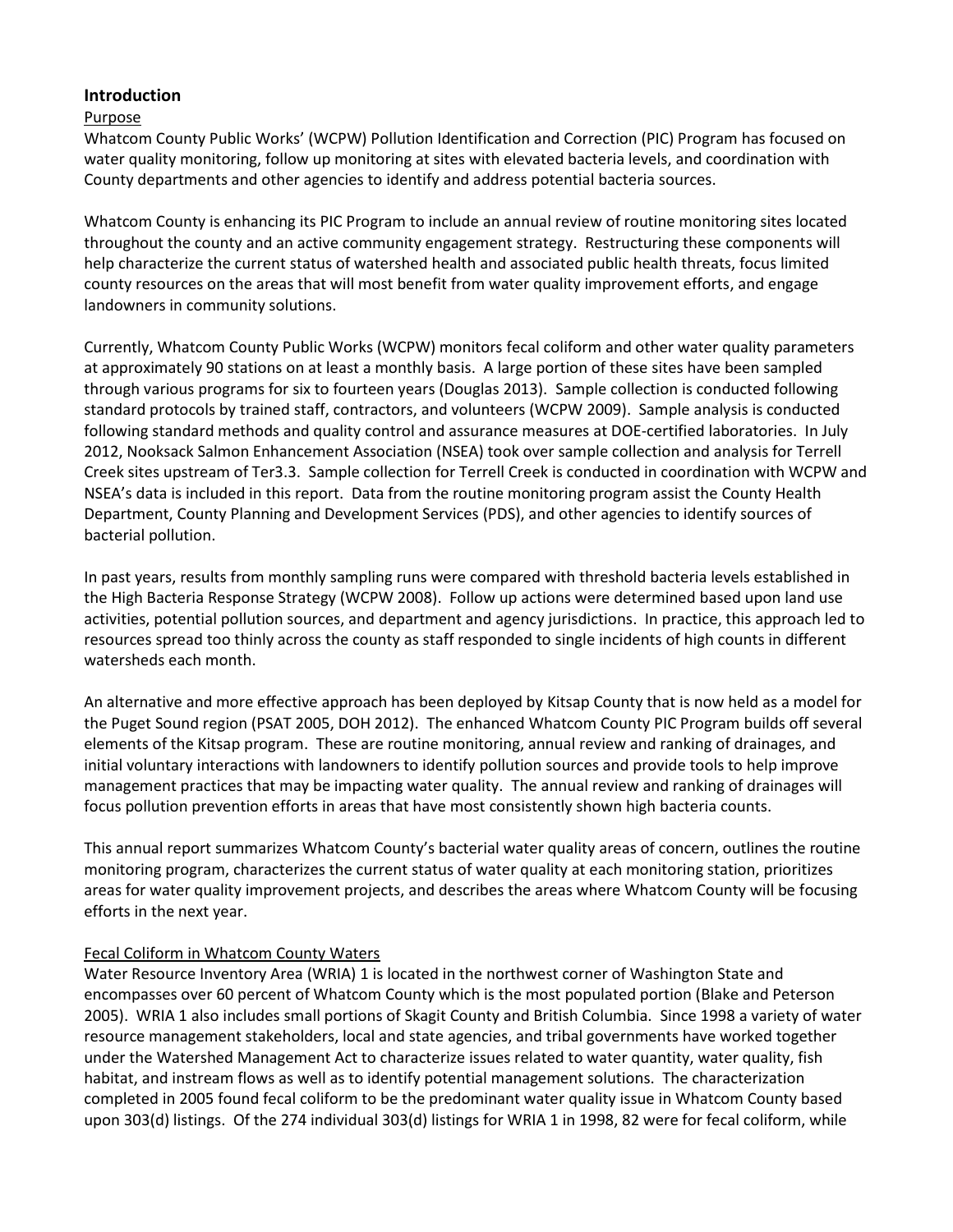the next most frequent, dissolved oxygen, had 48 listings. In 2008, there were 253 individual Category 5 303(d) listings for water in WRIA 1. Sixty-six of these Category 5 listings were for fecal coliform and listings for dissolved oxygen increased to 106.

Continuation of this widespread problem of elevated fecal coliform in Whatcom County waters is illustrated by the WCPW routine monitoring program data, recurring shellfish harvest closures, and recent public health advisories. Of the 84 freshwater stations with at least three years of data, only 16 (less than 20%) meet water quality standards for fecal coliform (Appendix A). Elevated bacteria levels in marine waters have led to the establishment of three shellfish protection districts in Whatcom County: Drayton Harbor, established in 1995, Portage Bay, established in 1998, and Birch Bay, established in 2009.

Drayton Harbor historically supported non-tribal commercial, tribal commercial, ceremonial, and subsistence harvests, and recreational shellfish harvesting. The harbor has been at the top of the Washington State Department of Health (DOH) Fecal Pollution Index (FPI) list for over 10 years. Although water quality improvements led to upgrades in portions of the harbor to Conditional Approval in 2004 and 2010, the community is now tackling the harder non-point sources in an effort to regain full Approved status for the entire area.

Portage Bay supports commercial, ceremonial, and subsistence shellfish harvest for members of the Lummi Nation. Portions of the Portage Bay shellfish growing area were re-opened in 2003 and the remaining closed areas were reopened in 2006; however, starting in 2004 fecal coliform levels in the mainstem of the Nooksack River began increasing again. In the past three years, the geometric mean of the mainstem site located at Marine Drive (M1) has doubled. While the levels are still meeting water quality standards, this substantial increase creates concern for the potential impact on the shellfish growing area status. Due to elevated bacteria levels, 5 of 12 marine monitoring stations in Portage Bay were described as threatened and 2 of 12 were described as sites of concern in DOH's 2012 Annual Growing Area Review.

Birch Bay is a large draw for recreational shellfish harvesters, including both locals and tourists. Birch Bay State Park has consistently been one of the top recreational shellfish areas of the state. The shellfish growing area within an area around the mouth of Terrell Creek was downgraded to Prohibited in 2008 due to elevated levels of fecal coliform bacteria in the creek. Current fecal coliform levels in Terrell Creek are not as high as have been historically documented; however, several tributaries and the majority of coastal drainages discharging to the bay exceed both parts of the water quality standard for fecal coliform.

Northern Chuckanut Bay (Mud Bay) has been closed for recreational shellfish harvest since 1994 due to elevated bacteria levels and on-site sewage system (OSS) findings. Beginning in 2011, Wildcat Cove in Larrabee State Park was posted with a swimming advisory due to elevated bacteria levels. These advisories and closures are included in the *Whatcom County Fecal Coliform Levels and Shellfish Growing Area Status* map (Appendix B).

#### Sources of Fecal Coliform Water Pollution

The primary cause of pollution in Whatcom County's creeks and marine waters is nonpoint source pollution. Nonpoint source pollution is the term used to describe pollutants that come from many smaller sources, rather than a few large sources. This accumulation of pollutants often results from common activities in both urban and rural areas.

Although there are many types of water pollutants, Whatcom County focuses on fecal coliform bacteria as the primary indicator of surface water quality. Fecal coliform bacteria are found in the feces of human and warmblooded animals. While most fecal coliform strains do not cause human illness, detection in a creek or bay do indicate that human and/or animal wastes and the associated harmful pathogens are present. Examples of pathogen-related illnesses are giardia, salmonella, viral gastroenteritis, hepatitis, and cholera. People are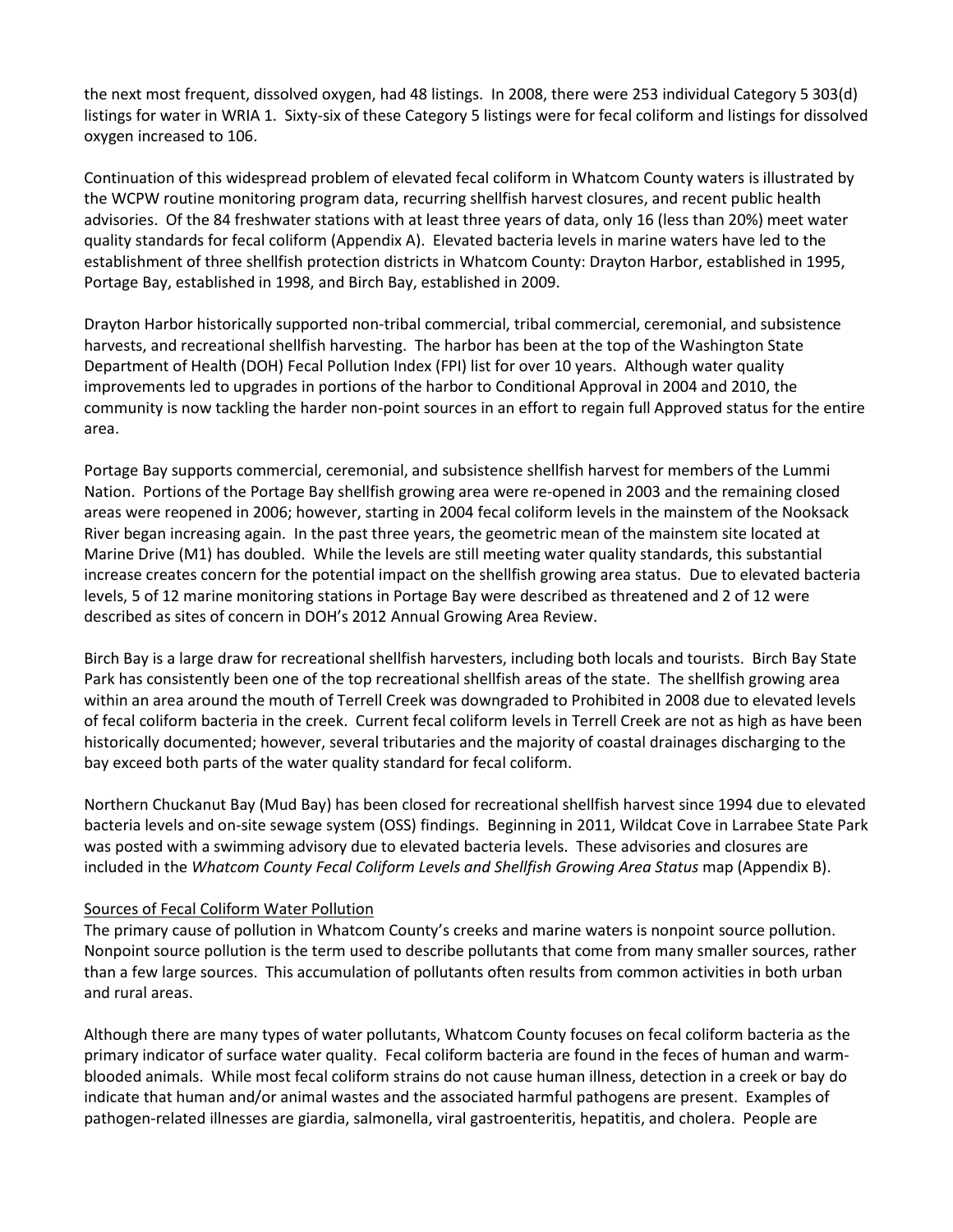exposed to these pathogens through direct water contact, such as swimming, wading, or eating shellfish from waters with high bacteria levels.

The key potential sources of bacteria that have been identified in Whatcom County coastal drainages are (1) **animal waste** from agricultural operations, domestic pets, waterfowl, and urban wildlife, and (2) **human sewage** from failing on-site sewage systems (OSS), leaking sewers, or cross-connections.

## **Water Quality Program**

#### Water Quality Monitoring

WCPW conducts routine water quality monitoring to guide water quality improvement projects and meet the following goal and objectives.

*Goal:* Reduced fecal coliform levels at priority drainages to meet applicable water quality standards and support human health, recreational uses, animal health, and shellfish harvest.

### *Objectives:*

- Assess surface water quality status and trends through long-term monitoring.
- Compare results against applicable standards.
- Prioritize hot spots for water quality improvement projects (both within the county and within a creek).
- Identify public health concerns.
- Identify potential sources of bacteria and implement water quality improvement projects.
- $\bullet$ Provide water quality data to the public and other interested parties.
- $\bullet$ Provide technical and financial assistance to landowners in priority drainages.

#### Washington State Water Quality Standards

Table 1 lists water quality standards for fecal coliform bacteria at marine and freshwater sites in Whatcom County coastal drainages. The Lummi Nation has similar water quality standards for the Lummi Indian Reservation but these waters are monitored by the Lummi Natural Resources Department. The water quality standards that govern Whatcom County are established and regulated by the Washington State Department of Ecology and approved by the U.S. Environmental Protection Agency. They are described more fully in Chapter 173-201A of the Washington Administrative Code (WAC).

| <b>Marine Water Standards</b>                       | <b>Freshwater Standards</b>           | <b>Freshwater Standards</b>           |
|-----------------------------------------------------|---------------------------------------|---------------------------------------|
| All Areas                                           | <b>Extraordinary Primary Contact</b>  | <b>Primary Contact</b>                |
|                                                     | Cain Creek, Birch Bay watershed       | Nooksack, Drayton, and                |
|                                                     |                                       | Chuckanut watersheds                  |
| <b>Geometric Mean-</b>                              | <b>Geometric Mean-</b>                | <b>Geometric Mean-</b>                |
| 14FC/100mL                                          | 50FC/100mL                            | 100FC/100mL                           |
| Estimated 90 <sup>th</sup> Percentile-<br>$\bullet$ | Not more than 10% exceed<br>$\bullet$ | Not more than 10% exceed<br>$\bullet$ |
| 43 FC/100mL                                         | 100 FC/100mL                          | 200 FC/100mL                          |

#### **Table 1.** Department of Ecology Water Quality Standards for coastal drainages.

#### Routine Monitoring

WCPW coordinates regular monitoring of fecal coliform levels at a fixed-network of approximately 90 sites in county watersheds that discharge to marine waters. Water samples are collected by WCPW staff, Northwest Indian College (NWIC) staff, Washington Conservation Corps (WCC) crew members, and trained Marine Resources Committee (MRC) volunteers. Field teams are trained in sampling, storage, and lab delivery protocols. All samples are analyzed at Department of Ecology-certified laboratories using standard methods for fecal coliform analysis. Quality control steps are used to measure variability due to sampling methods and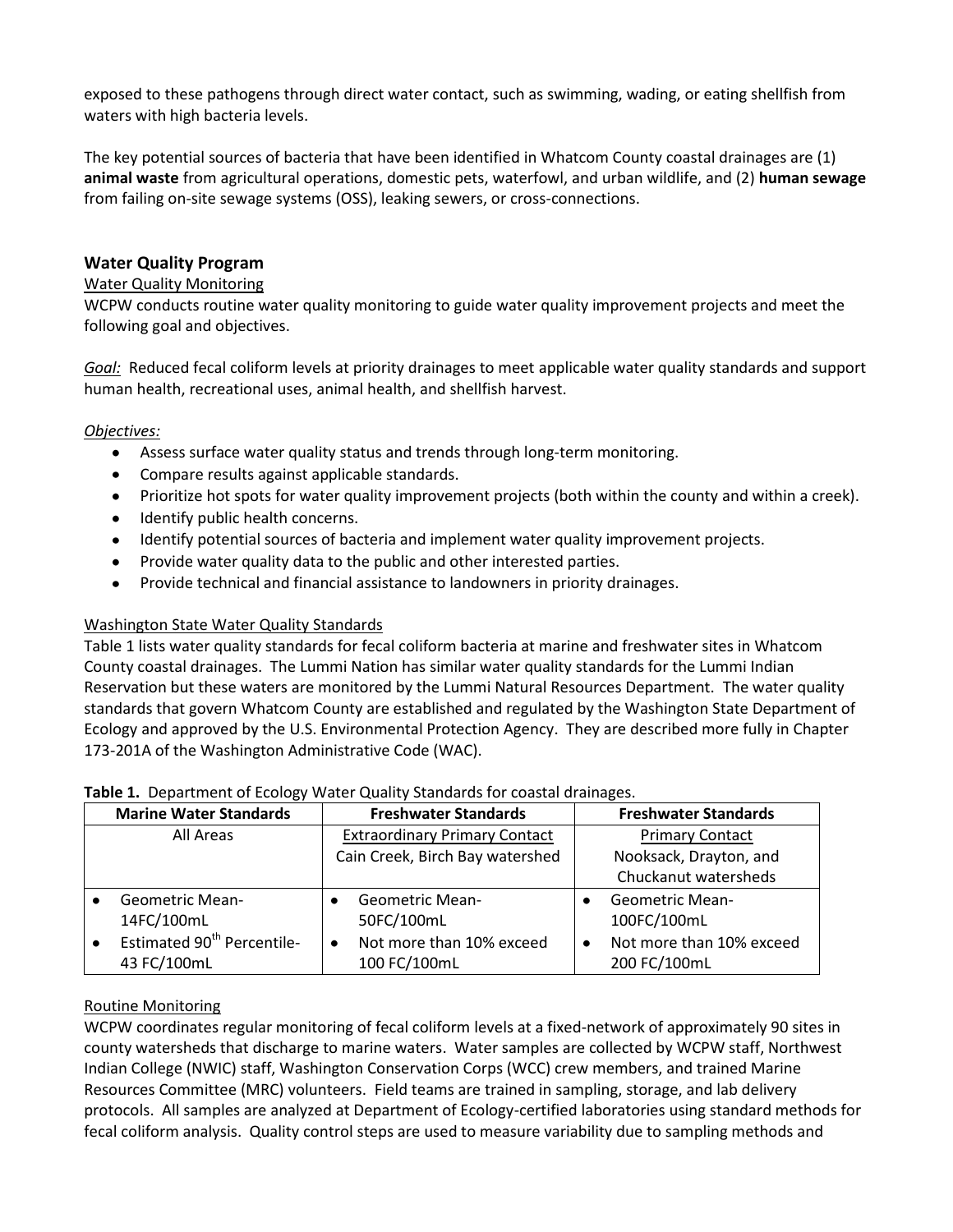conditions. Results are compared against data quality objectives to measure precision of results. Sampling events are pre-scheduled, typically at least a month in advance, and provide data from a broad spectrum of environmental conditions throughout the year. During some seasons, samples are unable to be collected due to no flow, tidal, or other environmental conditions. Water quality data are used to prioritize drainages for pollution identification and control projects and to characterize general patterns in declining and improving water quality. The WCPW staff coordinates with County Health, PDS, and State Departments of Agriculture (WSDA) and Ecology to respond to drainages where elevated bacteria levels are consistently observed.

#### Data Quality Objectives

The various fecal coliform monitoring programs coordinated by Whatcom County include collection of field duplicates for 10% of the samples. For example, eight samples would require one field duplicate and fourteen samples would require two field duplicates. Field duplicates are collected immediately after the original sample in the same location. Precision of the field duplicates is evaluated in terms of relative standard deviation (RSD). The data quality objectives are 1) not more than 50% of duplicates have a RSD of greater than 20% and, 2) not more than 10% of duplicates have an RSD of greater than 50%. Field duplicates with low bacteria levels (below 20FC/100mL) often show the higher variability and are analyzed separately from other duplicates for calculation of the RSD (Mathieu 2006). As summarized below, fecal coliform data collected over the last three years were compared to the data quality objectives for Drayton Harbor, Birch Bay, Portage Bay, and Coastal Drainage routine monitoring programs.

### *Drayton Harbor Watershed (WCPW)*

From 2010 through 2012, there were 36 sampling events in the Drayton Harbor routine monitoring program conducted by WCPW staff. Field duplicates were collected for 10% of the samples. Approximately 5% had a RSD of greater than 50% and about 32% had a RSD of greater than 20%. These RSDs meet the data quality objectives listed above.

## *Birch Bay Watershed (WCPW)*

From 2010 through 2012, there were 71 sampling events in the Terrell Creek/Birch Bay routine monitoring program conducted by WCPW staff. In July 2012, NSEA began collecting the Terrell Creek samples upstream of Ter3.3 in coordination with WCPW. Field duplicates were collected for 10% of the samples. Approximately 12% had a RSD of greater than 50% and 42 % had a RSD of greater than 20%. These field duplicates meet the data quality objectives for RSDs greater than 20%, but are slightly greater than the objectives for RSDs greater than 50%. Most duplicates with RSDs greater than 50% had average results below 20FC/100mL. When duplicates with low bacteria levels are separated, the data objectives are met with 7% exceeding a RSD of 50%. These data are accepted as adequate for this water quality review.

## *Portage Bay Shellfish Protection District (NWIC, WCPW)*

From 2010 through 2012, there were 34 sampling events in the Portage Bay Shellfish Protection District routine monitoring program conducted by NWIC staff. In 2012, WCPW began conducting a second sampling run each month resulting in 12 additional sampling runs. Field duplicates were collected for 10% of the NWIC and WCPW samples. For the NWIC samples, about 5% had a RSD of greater than 50% and about 28% had a RSD of greater than 20%. These RSDs meet the data quality objectives listed above. For the WCPW samples, approximately 17% had a RSD of greater than 50% and 48% had a RSD of greater than 20%. When duplicates with low bacteria levels are separated, the data objectives are nearly met with 14% exceeding the 50% RSD objective. These data have been combined for analysis in this report and are accepted as adequate for this water quality review.

#### *Coastal Drainages (WCC, MRC volunteers)*

From 2010 through 2012, there were 35 sampling events in the Coastal Drainage routine monitoring program conducted by the WCC crew, WCPW staff, and trained MRC volunteers. Field duplicates were collected for 10% of the samples. Thirteen percent of the duplicates had a RSD of greater than 50% and about 45% had a RSD of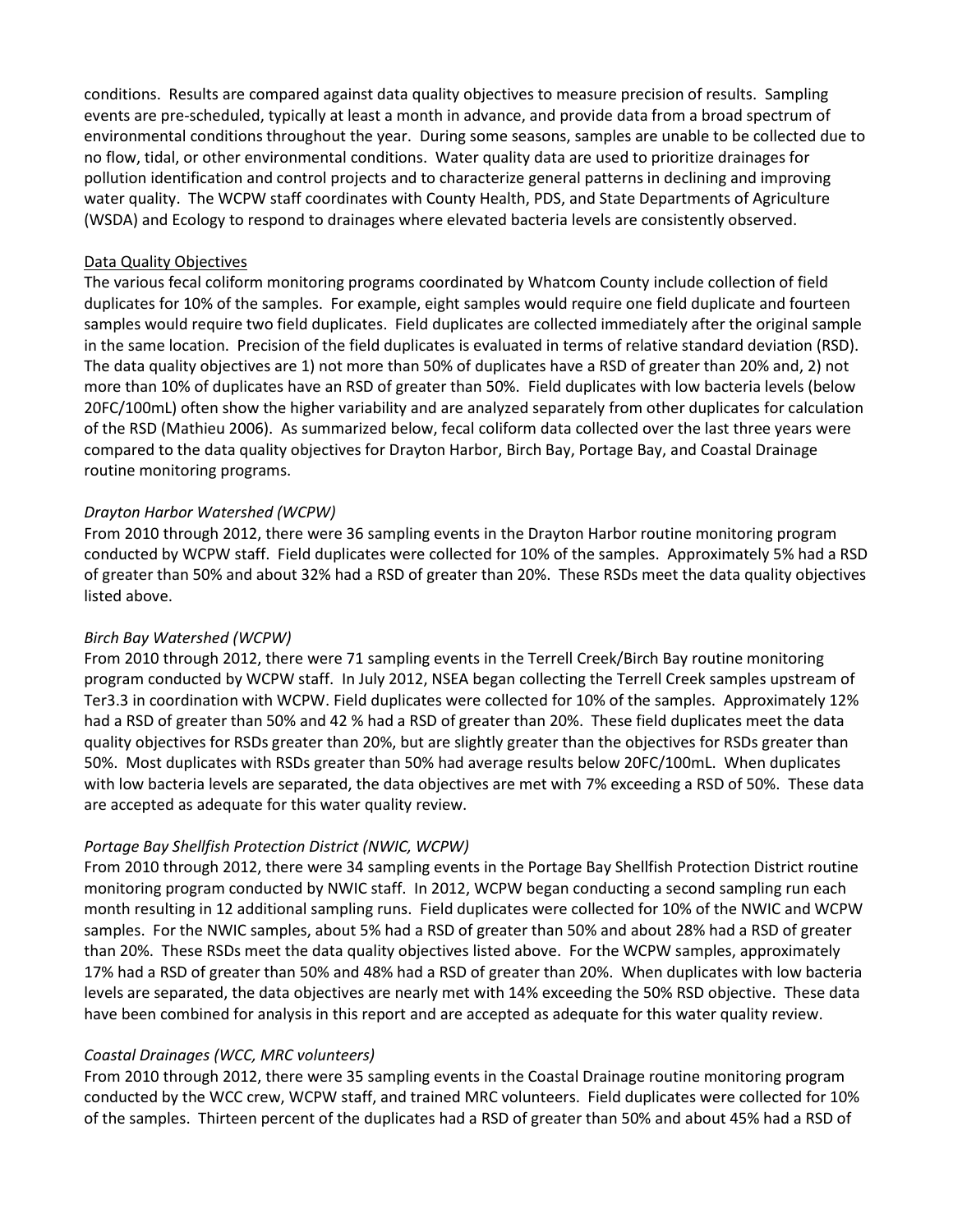greater than 20%. When duplicates with low bacteria levels are separated, the data objectives are met with 2.2% exceeding the 50% RSD objective. Overall, the coastal drainage RSDs are accepted as adequate for this water quality review.

## Water Quality Status in Whatcom County Creeks and Rivers

The following table summarizes how 2012 fecal coliform results at each routine monitoring site compare to the state water quality standards. The total number of sites and the number of sites failing the standard, partially meeting the standard, and meeting the standard are summarized for each watershed. More specific details for each monitoring site are provided in Appendix A.

| Watershed                | <b>Number</b> | <b>Number of Sites</b>          | <b>Number of Sites</b>        | <b>Number of Sites</b>    |  |
|--------------------------|---------------|---------------------------------|-------------------------------|---------------------------|--|
|                          | of Sites      | <b>Exceeding Both</b>           | <b>Exceeding One</b>          | <b>Meeting Both Parts</b> |  |
|                          |               | Parts of Standards <sup>a</sup> | Part of Standard <sup>b</sup> | of Standards <sup>c</sup> |  |
| California Creek         | 14            | 4 (27%)                         | 5(36%)                        | 5 (36%)                   |  |
| Dakota Creek             | 17            | 3(18%)                          | 6(35%)                        | 8 (47%)                   |  |
| <b>Terrell Creek</b>     | 15            | 7 (47%)                         | 6(40%)                        | 2(13%)                    |  |
| Portage SPD              | 15            | 6(40%)                          | 5(33%)                        | 4 (27%)                   |  |
| <b>Birch Bay Coastal</b> | 15            | 10 (67%)                        | 4 (27%)                       | 1(7%)                     |  |
| Drayton Coastal          | 5.            | 2(40%)                          | 3(60%)                        | $0(0\%)$                  |  |
| Chuckanut Coastal        | 4             | $0(0\%)$                        | 3(75%)                        | 1 (25%)                   |  |
| Lummi Island Coastal     | 2             | $0(0\%)$                        | 1 (50%)                       | 1 (50%)                   |  |
| Cain Creek               | 2             | 2 (100%)                        | $0(0\%)$                      | $0(0\%)$                  |  |

**Table 2.** Summary of monitoring sites within each watershed in comparison to fecal coliform standards in 2012.

a- Indicates frequent elevated fecal coliform levels.

b- Indicates occasional elevated fecal coliform levels (or spikes).

c- Indicates consistently lower fecal coliform levels.

#### Water Pollution Clean Up Programs

Through the enhanced PIC program, Whatcom County watersheds discharging to marine waters are ranked and drainage-specific water quality improvement strategies are developed and implemented through community outreach and engagement for the highest priority areas. Each year staff will determine the extent of priority areas that can be targeted based upon staff and other resource availability. Whatcom County, in partnership with the Whatcom Conservation District, will work with landowners to identify and implement community solutions to elevated fecal coliform bacteria levels. Through community engagement, technical assistance, and incentive programs a community sense of ownership and stewardship will be developed for neighborhood creeks. A regulatory backstop will be utilized as a final tool when elevated fecal coliform levels remain in an area and where landowners have selected not to participate in the voluntary program and there are egregious or repeated violations of regulations.

The drainage-specific community outreach strategies build off successful outreach components in programs implemented in Kitsap County and Whatcom County's Tenmile Watershed. The drainage-specific strategies at a minimum include a series of three neighborhood meetings, a landowner survey, and educational materials. Neighborhood meetings are held at an initial stage, mid-stage, and a final stage of each local effort. The landowner survey is modeled after the Tenmile Watershed Restoration Project and focus on characteristics of the property, activities the landowner would be willing to do to improve water quality, attitudes toward watershed and water quality issues, decision-making factors, and ways to learn about land and water management activities. Educational materials include options for controlling bacteria from diverse sources found in the rural landscape such as OSS, farm animals, pets, and urban wildlife. The form of appropriate educational materials is determined in part by results of the landowner survey for each specific drainage.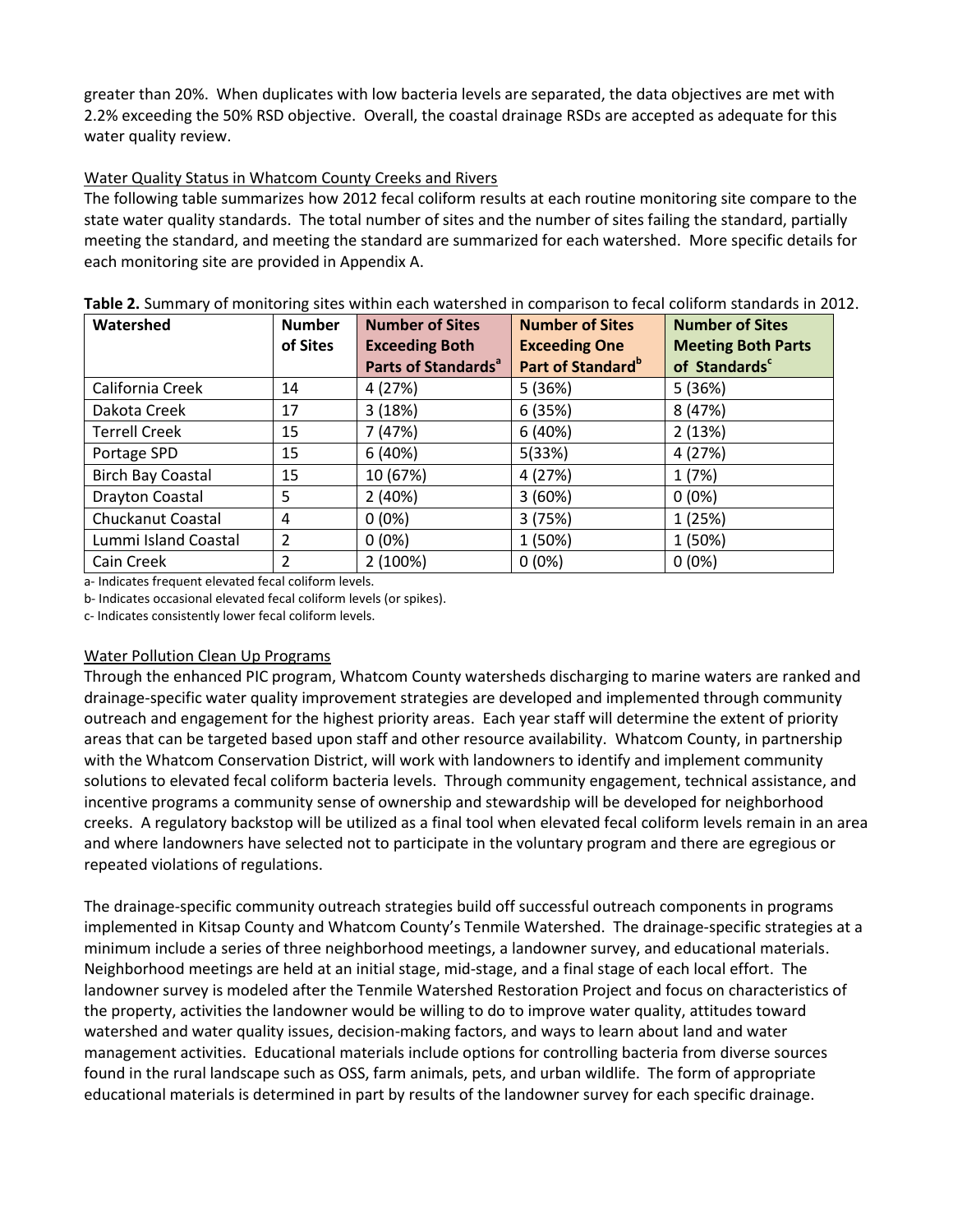Once high ranking drainages are identified through routine monitoring, bracketed monitoring is needed to help track down hot spots in the drainage and identify stretches of the creek to be targeted for outreach, technical assistance, and financial assistance programs. If landowners choose to participate in the monitoring program, it helps raise awareness of water quality problems and develop ownership in identifying solutions. Developing a framework for improving water quality is most effective when hot spots or areas of consistently high bacteria levels can be identified within the neighborhood creek. Microbial source tracking may be used to assist landowners in developing a greater understanding of the bacteria sources within their neighborhood creek and where to focus best management practices. The use of this technique will be limited to areas where very specific questions about bacteria sources have been identified.

When landowners are asked to change their practices to improve water quality, it is important to make these changes as easy as possible to implement. Two key resources that assist landowners to implement new management practices and repairs to OSS are technical and financial assistance. Agricultural Best Management Practices (BMP) technical assistance is provided by the Whatcom Conservation District. A financial cost-share program for agricultural BMPs is under development. County Health has partnered with the Industrial Credit Union to provide low-interest loans for landowners replacing or making repairs to their OSS.

## **Ranking Purpose, Criteria, and Methods**

Through this program, watersheds in Whatcom County that discharge to marine waters have been ranked by order of priority for Whatcom County water quality improvement programs. Drainage-specific water quality improvement strategies are developed and implemented for the highest priority drainages first.

The following ranking methods are an adaptation of the ranking methods used for the Kitsap County PIC Program in 2011. They consider water quality status (short and moderate-term) and potential public health threats. The application of the ranking methods to the routine monitoring stations identifies priority areas for water quality improvement projects. Some routine monitoring sites did not have three years of data as of December 2012 to be included in the 2012 ranking process.

The water quality status category evaluated waterbodies based upon the most current water quality data available. Water quality data were evaluated for the most recent calendar year and the previous three years (Appendix A). The data objective was a minimum of monthly sampling; however, some sites were not able to be sampled every month due to no or low flow conditions. Data for each site were compared to applicable standards for that waterbody.

The criteria and associated scores are described below for the five categories analyzed: annual geometric mean, annual 90<sup>th</sup> percentile, three year geometric mean, three year geometric mean for the dry season, and three year geometric mean for the wet season. Additionally, each site was scored for current status of the shellfish growing area to which the waterbody discharges. For each monitoring site, points were assigned for each of these five categories and the sum of the five scores was multiplied by the shellfish growing area score. The scores for each monitoring site are included in Appendix C.

## Scoring Formula:

Total Water Quality Score = (12month GM score + 12month %score + 3year GM score + 3yeardry GMscore + 3yearwet GMscore)\* shellfish growing area score

## Twelve Month (2012) Geometric Mean:

- Creek meets the appropriate standard for FC geometric mean during most recent calendar year 0 points.
- Creek 2012 geometric mean is 1 to 5 times the appropriate standard 2 points.
- Creek 2012 geometric mean is over 5 times the appropriate standard 4 points.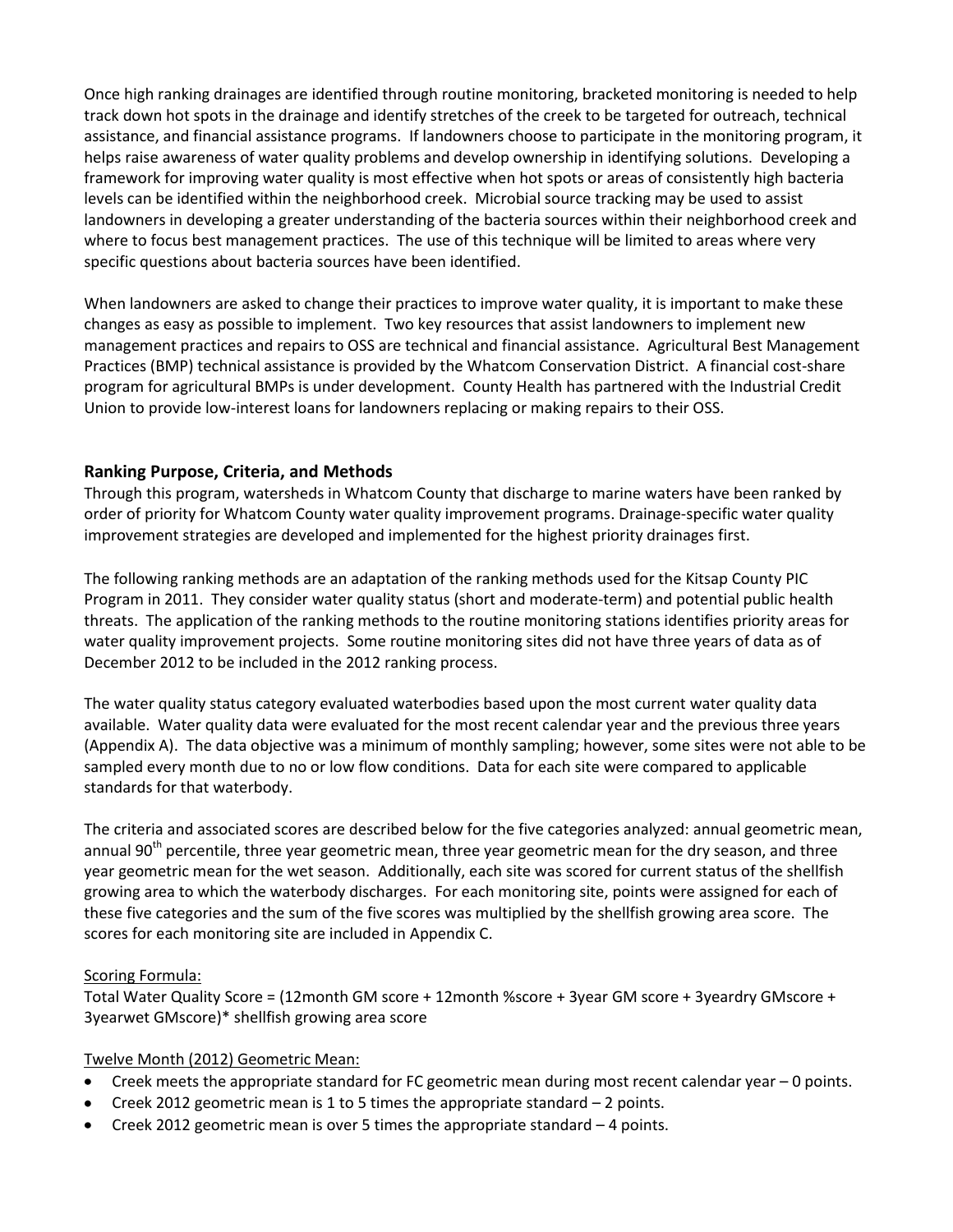## Twelve Month (2012) 90<sup>th</sup> Percentile:

- Creek meets the appropriate standard for FC  $90<sup>th</sup>$  percentile during most recent calendar year 0 points.
- Creek 2012 90<sup>th</sup> percentile is 1 to 5 times the appropriate standard  $-$  2 points.
- Creek 2012 90<sup>th</sup> percentile is over 5 times the appropriate standard  $-4$  points.

## Three Year Geometric Mean:

- Creek FC three-year geometric mean meets the appropriate standard– 0 points.
- Creek FC three-year geometric mean is 1 to 2 times the appropriate standard  $-1$  point.
- Creek FC three-year geometric mean is 2 to 5 times the appropriate standard 2 points.
- $\bullet$  Creek FC three-year geometric mean is 5 to 10 times the appropriate standard  $-4$  points.
- Creek FC three-year geometric mean is greater than 10 times the appropriate standard 6 points.

## Three Year Geometric Mean for Dry Season:

- Creek FC three-year geometric mean for the dry season (May-September) meets the appropriate standard– 0 points.
- Creek FC three-year geometric mean for the dry season (May-September) is 1 to 2 times the appropriate standard  $-1$  point.
- Creek FC three-year geometric mean for the dry season (May-September) is 2 to 5 times the appropriate standard  $-2$  points.
- Creek FC three-year geometric mean for the dry season (May-September) is 5 to 10 times the appropriate standard – 4 points.
- Creek FC three-year geometric mean for the dry season (May-September) is greater than 10 times the appropriate standard – 6 points.

## Three Year Geometric Mean for Wet Season:

- Creek FC three-year geometric mean for the wet season (October- April) meets the appropriate standard– 0 points.
- Creek FC three-year geometric mean for the wet season (October- April) is 1 to 2 times the appropriate standard  $-1$  point.
- Creek FC three-year geometric mean for the wet season (October- April) is 2 to 5 times the appropriate standard – 2 points.
- Creek FC three-year geometric mean for the wet season (October- April) is 5 to 10 times the appropriate standard – 4 points.
- Creek FC three-year geometric mean for the wet season (October- April) is greater than 10 times the appropriate standard – 6 points.

## Shellfish Growing Area Score:

- Recreational, tribal, and commercial shellfish growing area with no advisory or closure 1 point.
- Closed recreational shellfish growing area. 2 points.
- Threatened tribal or commercial shellfish growing area 2.5 points.
- Closed or conditionally approved tribal or commercial shellfish growing area  $-3$  points.

## **Ranking Results**

The water quality scores were calculated for all monitoring stations that had three years of data (Appendix C). Higher points indicate higher levels of bacterial impairment. Appendix D provides a map illustrating levels of priority for all routine monitoring sites. The top ten ranked drainages for Whatcom County water quality improvement projects based upon 2012 data and the above described ranking criteria and scores are: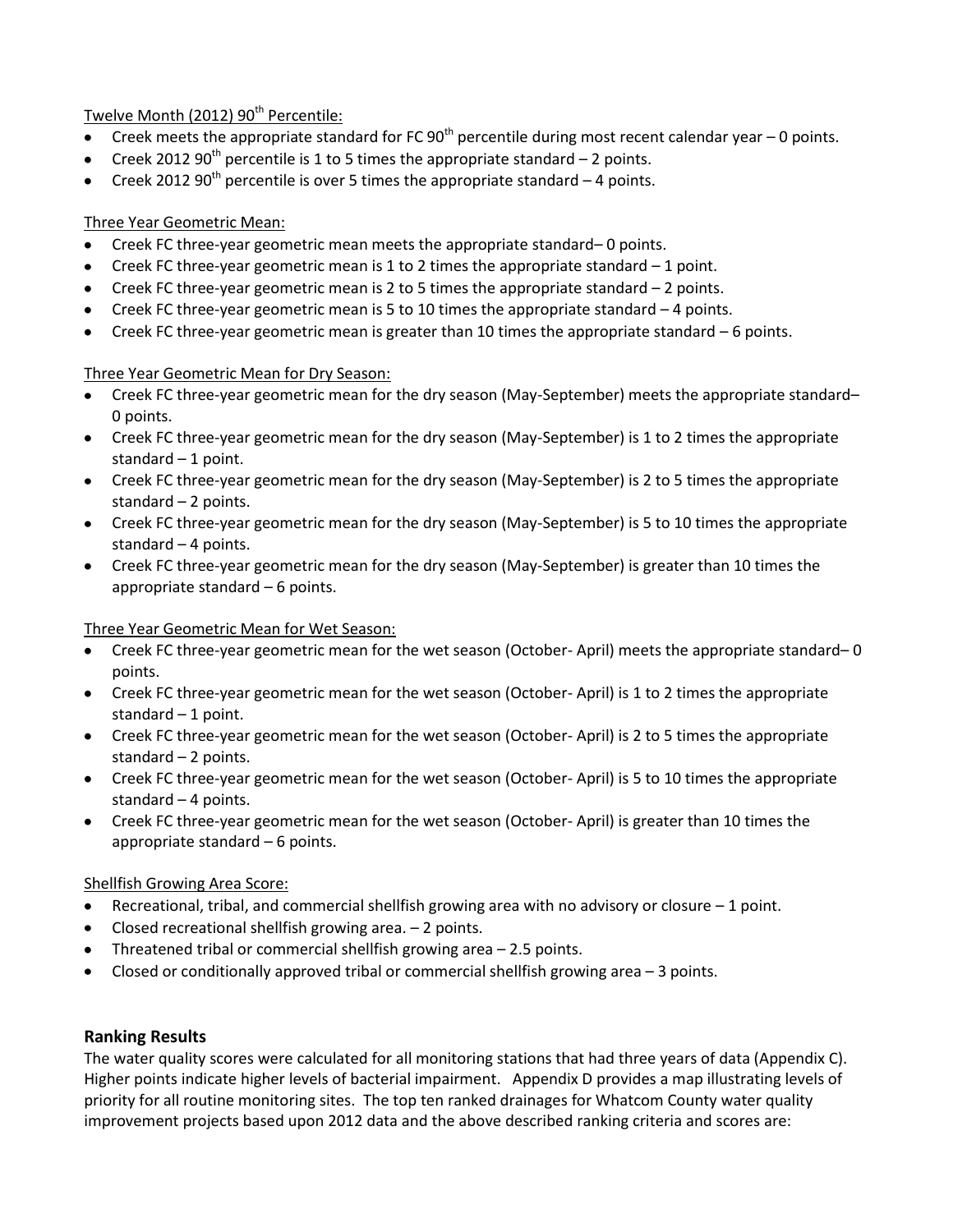- 1. CA14c- California Creek (42 points)
- 2. TribDak3- Dakota Creek (42 points)
- 3. CCO- Cain Creek (42 points)
- 4. CA1- California Creek (33 points)
- 5. TribDak2- Dakota Creek (33 points)
- 6. TribDak4- Dakota Creek ( 33 points)
- 7. K1a- Portage SPD (30 points)
- 8. CA9- California Creek (27 points)
- 9. BB8- Birch Bay Coastal (24 points)
- 10. TribTerBC2- Terrell Creek (22 points)

## **Discussion**

#### Dakota Creek

The Dakota Creek watershed is one of the two major areas discharging to Drayton Harbor. Drayton Harbor currently has a seasonal closure to shellfish harvesting from November to February. Three of seventeen routine sites monitored in the Dakota Creek watershed ranked in the top ten priority drainages for the PIC Program. TribDak2, TribDak3, and TribDak4 are all located in the lower portion of the Dakota Creek watershed and are perennial creeks. TribDak2 had a 2012 geometric mean nearly two times the standard and a dry season three-year geometric mean nearly six times the standard. TribDak3 had a 2012 geometric mean almost three times the standard and dry season three-year geometric mean over five times the standard. At each of these sites, twenty-five to sixty percent of the samples exceeded 200FC/100mL. TribDak4 similarly had a dry season three-year geometric mean over five times the standard.

### California Creek

The California Creek watershed is the other of the two major areas discharging to Drayton Harbor. Three of fourteen routine sites monitored in the California Creek watershed ranked in the top ten priority drainages for the PIC Program: CA14c, CA9, and CA1. CA14c and CA9 are seasonal creeks located in the upper portion of the watershed above Cal 6.5. This area was identified as being in most need of fecal coliform reductions through the *Draft Drayton Harbor Watershed Fecal Coliform Total Maximum Daily Load: Water Quality Improvement Report* (Hood and Mathieu 2010). CA14c has shown consistently high bacteria levels since 2006 when the creek was first monitored. The 2012 geometric mean was over two times the standard and the dry season three-year geometric mean is over ten times the standard (Appendix A). The 2012 geometric mean for CA9 met standards, however the three-year geometric mean continues to exceed the standard and the dry season three-year geometric mean is over five times the standard. CA1 is a perennial creek in the lower portion of the watershed. The annual geometric mean for CA1 is over two times the standard and the dry season three-year geometric mean is nearly six times the standard. Over fifty percent of the 2012 samples exceeded 200FC/100mL at sites CA14c and CA1.

#### Cain Creek

Cain Creek (CC) and the Cain Creek Stormwater Outfall (CCO) are two drainages within the City of Blaine that discharge to Semiahmoo Bay, just northeast of the mouth of Drayton Harbor. Both of these sites are exceeding both parts of the water quality standard and CCO is ranked in the top ten priority drainages for the PIC program. The dry season three-year geometric mean for CCO is over six times the standard and over sixty percent of the 2012 samples exceeded 100FC/100mL (the threshold for this drainage).

#### Lower Terrell Creek

Terrell Creek is the primary freshwater discharge to Birch Bay. There is currently a closure of shellfish harvesting around the mouth of Terrell Creek due to poor water quality in the creek. One of fourteen Terrell Creek routine sites ranked in the top ten priority drainages for the PIC Program: TribTerBC2. This site is a seasonal creek that discharges into the lower portion of Terrell Creek. TribTerBC2 has a dry season geometric mean that is over twelve times the standard.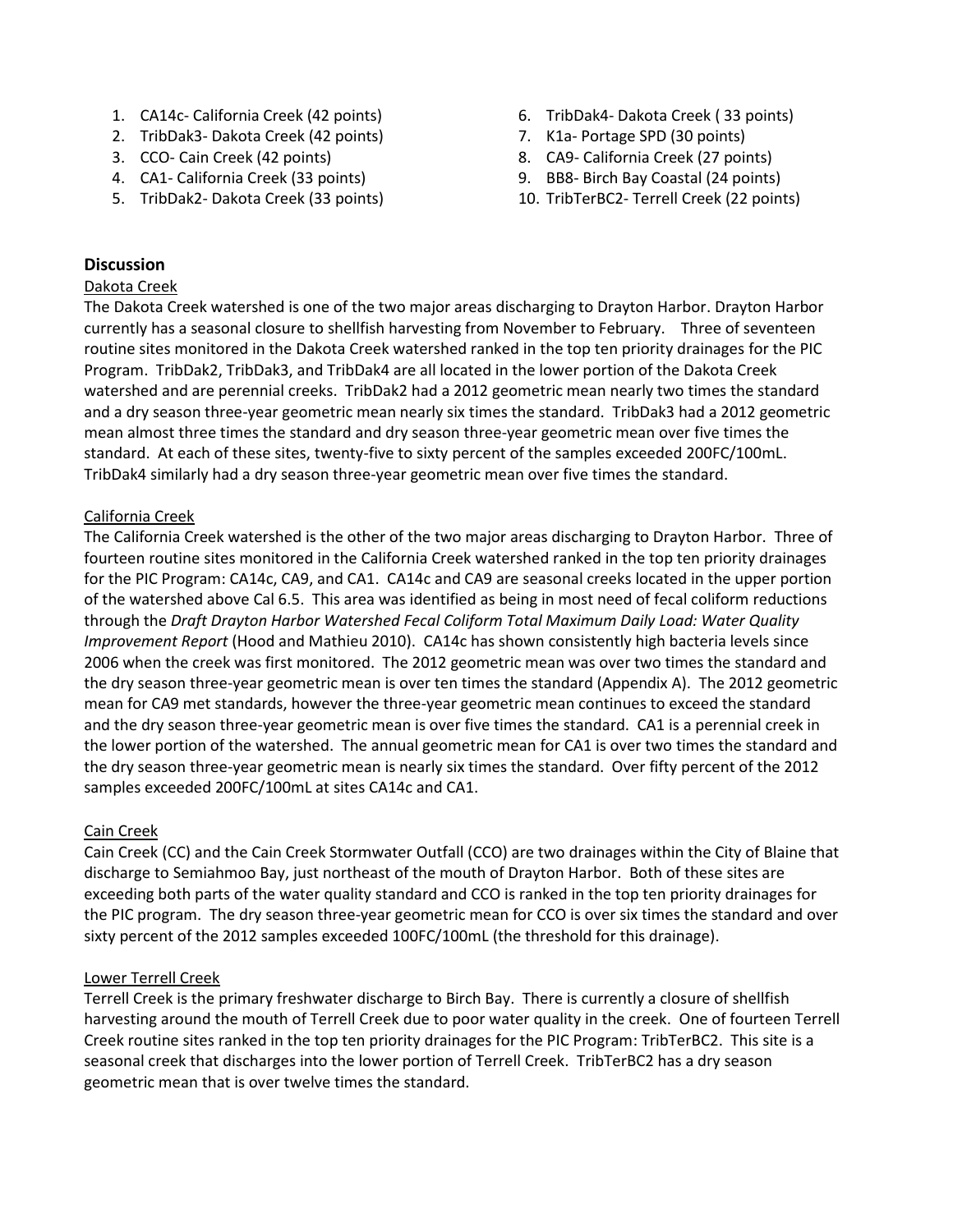#### Birch Bay Coastal Drainage

There are several smaller coastal drainages that discharge directly to Birch Bay and exceed water quality standards. BB8 is a seasonal creek where the highest bacteria levels at routine monitoring sites have been observed. In fact, in 2011 one sample had a result of 110,000FC/100mL. The 2012 geometric mean for BB8 was ten times the standard and the dry season three-year geometric mean was fifty-two times the standard. Eighty-seven percent of the samples collected in 2012 exceeded 100 FC/100mL (the threshold for this drainage). While flows from these drainages are far smaller than those seen at Terrell Creek, the bacteria levels can represent significant public health concerns.

#### Portage Bay Shellfish Protection District (SPD)

One of fifteen routine sites in the Portage Bay Shellfish Protection District ranked in the top ten priority areas for the PIC Program. K1a is a small creek that discharges into Kamm directly upstream of the bridge at Hampton Road. The 2012 geometric mean for K1a was nearly three times the standard and the dry season three-year geometric mean was nearly four times the standard. Over sixty percent of the samples collected in 2012 exceeded 200FC/100mL.

While fecal coliform levels have been seen increasing at several sites in the Portage Bay SPD over the past few years, the current status of the shellfish harvesting area and geometric means are not at the same levels seen in the Drayton Harbor and Birch Bay watersheds. Thus, with a comprehensive look across the county, the PIC Program will initially focus on Drayton Harbor and Birch Bay sites unless additional resources are identified.

## **Recommendations**

The following are recommendations for 2013 County water quality improvement programs in the priority areas described above.

- Priority Area 1- In 2013, develop and implement a water quality improvement strategy for the three tributaries in the lower portion of Dakota Creek (TribDak2, TribDak3, and TribDak4). These drainages are adjacent to each other, all rank in the top ten, are perennial creeks, and have a similar rural character. Initial work to characterize the watershed, establish additional monitoring sites, and develop outreach materials was completed in 2012. An initial community meeting will be targeted for the second quarter of 2013. WCPW staff will work with the Drayton Harbor Shellfish Protection District Advisory Committee to develop and refine a community engagement strategy and outreach materials. These drainages are depicted in Appendix D with red dots and a pink outline.
- Priority Area 2- Continue enhanced water quality monitoring and landowner communication in Brown-Malloy drainage (CA14c). This is a seasonal creek and is generally dry for 3-4 months of the year. While this area should remain a priority, a greater priority should be placed on high ranking perennial creeks. This drainage is in the upper portion of the California Creek watershed and is depicted with a red dot and pink outline in Appendix D.
- Priority Area 3- Continue work with Birch Bay Watershed and Aquatic Resources Management District (BBWARM) to identify sources of bacterial pollution in residential drainages in the priority Birch Bay coastal drainage (BB8). As resources allow, this work may be expanded to the priority drainage in lower Terrell Creek (TribTerBC2). WCPW will work with BBWARM and the MRC to develop and distribute community education materials for residential sources of bacteria (e.g. OSS, urban wildlife, and pets). While these sites are not the highest ranking of the top ten, the established partnerships provide additional resources and efficient mechanisms for sharing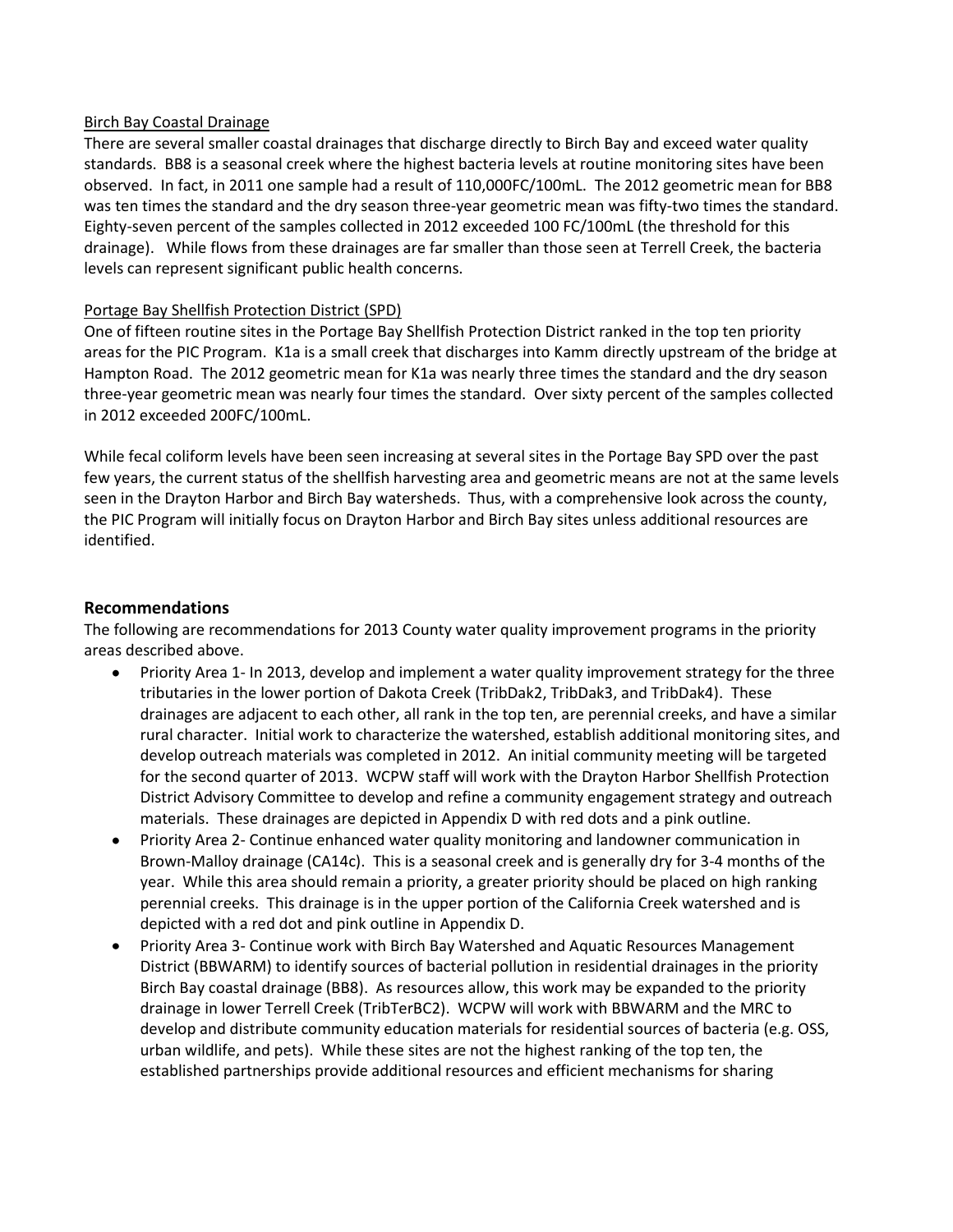information with the community. These drainages are depicted in Appendix D with red and orange dots and orange outlines.

Other Areas-The CCO drainage is within the City of Blaine. Additional water quality monitoring has been conducted in the Cain Creek drainage in the last three years through partnered efforts between the City, Nooksack Tribe, and Puget Sound Restoration Fund (PSRF). The City of Blaine is seeking grant funds to continue some of this work. Additional work in this drainage could be pursued through partnerships as resources allow. An increase in bacteria levels has been observed in CA1 over the past year. As resources allow, additional monitoring and community outreach will be considered in this drainage. Initial work to characterize potential sources of bacteria in the K1a drainage began in 2012. This is a small drainage and this work should be continued in 2013 through partnerships with WC Health, PDS, WSDA, and the City of Lynden.

### **References**

Blake, S. and B. Peterson. 2005. *WRIA1 Watershed Management Plan- Phase 1.* WRIA1 Watershed Management Project.

DOH (Washington State Department of Health). 2012. *NEP Pathogen Grant Implementation Strategy: 2012 Work Plan*. Washington State Department of Health. Office of Shellfish and Water Protection.

Douglas, E. 2013. *Whatcom County Water Quality Monitoring: Fecal Coliform Quality Assurance Project Plan*. Whatcom County Public Works- Natural Resources.

Hood, S. and N. Mathieu. 2010. *Draft Drayton Harbor Watershed Fecal Coliform Total Maximum Daily Load: Water Quality Improvement Report*. Washington State Department of Ecology.

Mathieu, N. 2006. Replicate Precision for 12 TMDL Studies and Recommendations for Precision Measurement Quality Objectives for Water Quality Parameters. Washington State Department of Ecology. Publication No. 06-03-044.

PSAT (Puget Sound Action Team). 2005. *Kitsap County Surface and Stormwater Management Program: A Case Study.* 

WCPW (Whatcom County Public Works) 2008. *County Response Strategy for High Bacteria Counts in Shellfish Protection Districts*. Whatcom County Public Works- Natural Resources.

WCPW (Whatcom County Public Works) 2009. *Standard Operating Procedures: Direct Grab Sample Collection with Sample Bottle for Fecal Coliform or Nutrient Analysis.* Whatcom County Public Works-Natural Resources.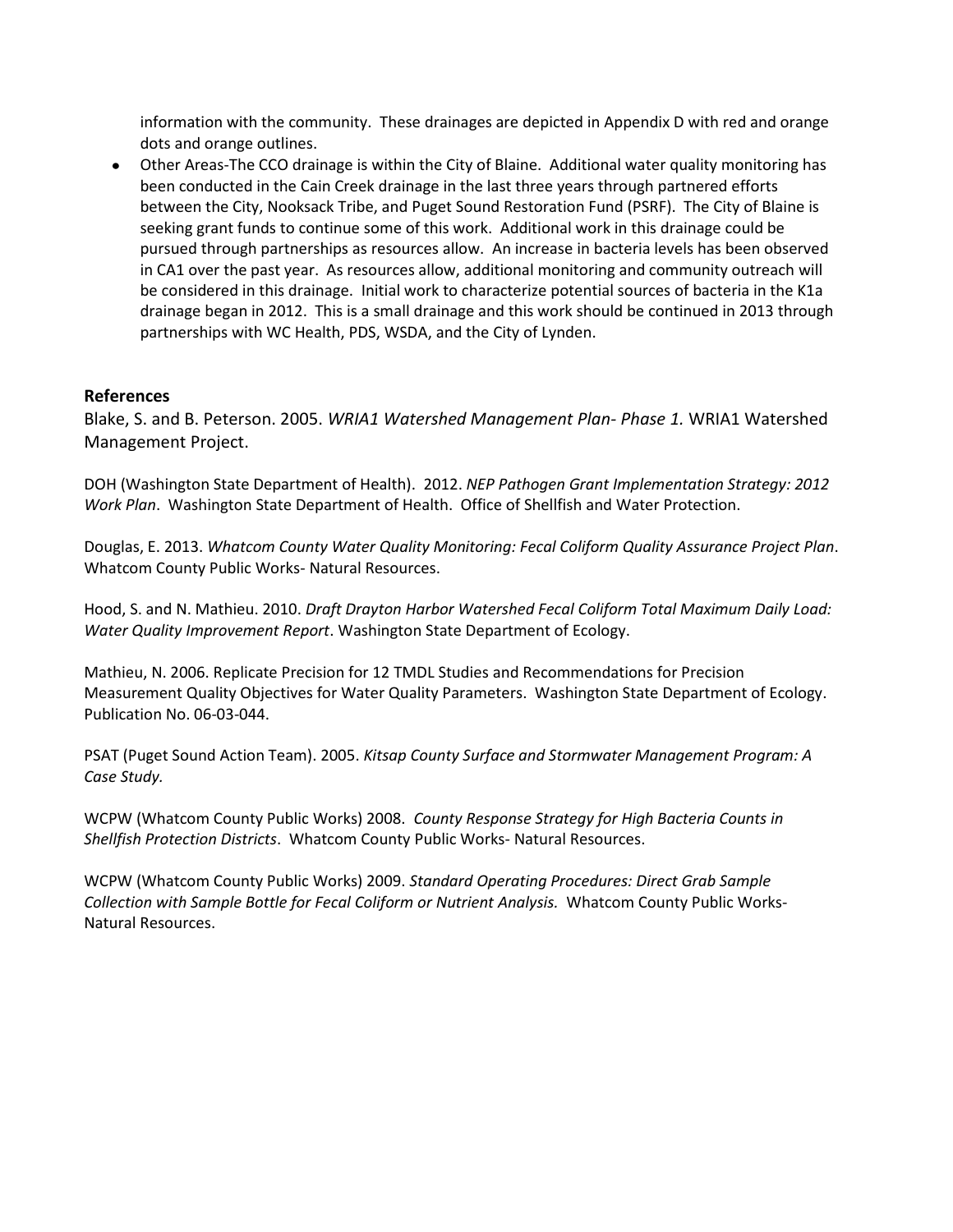|                   |                    |    |            | 2012       | 2010-2012 GMV       |       |       |        |
|-------------------|--------------------|----|------------|------------|---------------------|-------|-------|--------|
|                   |                    |    |            |            | 2012 Meets          |       |       |        |
| Project Area      | <b>Station</b>     | #  | <b>GMV</b> | $\%$ >200* | Stnd?               | All   | Wet   | Dry    |
| Portage           | M <sub>5</sub>     | 24 | 11.6       | 0.0        | Meets Both          | 14.4  | 11.9  | 18.9   |
| Portage           | M4                 | 24 | 13.4       | 4.2        | Meets Both          | 14.6  | 13.6  | 16.2   |
| Portage           | M <sub>2</sub>     | 24 | 20.3       | 0.0        | Meets Both          | 25.2  | 30.0  | 19.8   |
| Portage           | M1                 | 24 | 16.0       | 0.0        | Meets Both          | 24.4  | 26.0  | 22.4   |
| Portage           | <b>AND</b>         | 24 | 75.0       | 25.0       | <b>Exceeds One</b>  | 93.2  | 52.1  | 210.3  |
| Portage           | S <sub>1</sub>     | 24 | 87.8       | 20.8       | <b>Exceeds One</b>  | 128.3 | 132.7 | 122.7  |
| Portage           | S <sub>3</sub>     | 24 | 44.1       | 20.8       | <b>Exceeds One</b>  | 97.8  | 121.6 | 73.0   |
| Portage           | K1                 | 24 | 116.9      | 29.2       | <b>Exceeds Both</b> | 156.9 | 125.1 | 215.5  |
| Portage           | K1a                | 24 | 290.3      | 62.5       | <b>Exceeds Both</b> | 308.6 | 258.5 | 388.5  |
| Portage           | F1                 | 24 | 111.7      | 20.8       | <b>Exceeds Both</b> | 139.0 | 121.3 | 165.9  |
| Portage           | F4                 | 24 | 128.0      | 41.7       | Exceeds Both        | 145.6 | 106.1 | 226.7  |
| Portage           | <b>B1</b>          | 24 | 94.7       | 29.2       | <b>Exceeds One</b>  | 99.0  | 78.3  | 137.4  |
| Portage           | B <sub>3</sub>     | 12 | 114.8      | 25.0       | <b>Exceeds Both</b> | 103.3 | 71.9  | 171.5  |
| Portage           | T1                 | 24 | 49.2       | 20.8       | <b>Exceeds One</b>  | 61.9  | 39.2  | 112.0  |
| Portage           | <b>DRC</b>         | 12 | 117.7      | 41.7       | <b>Exceeds Both</b> | 126.7 | 98.9  | 179.2  |
| Terrell           | TribFERN1          | 16 | 84.0       | 43.8       | <b>Exceeds Both</b> | 82.1  | 52.3  | 243.0  |
| Terrell           | TribFIN1           | 12 | 9.3        | 16.7       | <b>Exceeds One</b>  | 9.0   | 4.9   | 47.2   |
| Terrell           | Ter8.4             | 18 | 23.3       | 11.1       | <b>Exceeds One</b>  | 22.4  | 14.0  | 49.1   |
| Terrell           | Ter7.8             | 18 | 62.3       | 27.8       | <b>Exceeds Both</b> | 51.7  | 20.0  | 227.3  |
| Terrell           | Ter5.0             | 19 | 73.3       | 36.8       | <b>Exceeds Both</b> | 52.0  | 33.1  | 110.2  |
| Terrell           | Ter3.3             | 17 | 29.4       | 11.8       | <b>Exceeds One</b>  | 23.8  | 20.0  | 38.7   |
| Terrell           | Ter1.9             | 20 | 59.4       | 25.0       | <b>Exceeds Both</b> | 48.2  | 33.5  | 85.7   |
| Terrell           | Ter1.6             | 23 | 62.2       | 39.1       | <b>Exceeds Both</b> | 41.4  | 31.0  | 63.8   |
| Terrell           | Ter <sub>0.7</sub> | 23 | 42.2       | 17.4       | <b>Exceeds One</b>  | 50.9  | 42.4  | 67.5   |
| Terrell           | Ter $0.1*$         | 23 | 24.3       | 4.3        | Meets Both          | 26.1  | 28.4  | 23.1   |
| Terrell           | Ter <sub>0.1</sub> | 23 | 28.8       | 8.7        | Meets Both          | 30.6  | 27.2  | 36.5   |
| Terrell           | TribTerJ1          | 15 | 28.4       | 13.3       | <b>Exceeds One</b>  | 25.8  | 15.5  | 144.3  |
| Terrell           | TribTerLP1         | 23 | 50.0       | 26.1       | <b>Exceeds One</b>  | 50.6  | 29.5  | 115.5  |
| Terrell           | TribTerBC1         | 17 | 55.4       | 35.3       | Exceeds Both        | 95.0  | 80.7  | 171.1  |
| Terrell           | TribTerBC2         | 17 | 70.3       | 23.5       | <b>Exceeds Both</b> | 92.7  | 48.7  | 637.2  |
| <b>BB Coastal</b> | BB <sub>3</sub>    | 8  | 21.5       | 12.5       | <b>Exceeds One</b>  | 39.3  | 34.3  | 41.8   |
| <b>BB Coastal</b> | BB4                | 10 | 235.9      | 80.0       | <b>Exceeds Both</b> | 125.1 | 103.0 | 137.6  |
| <b>BB Coastal</b> | BB5                | 5  | 99.7       | 60.0       | <b>Exceeds Both</b> | 41.6  | 27.1  | 98.4   |
| <b>BB Coastal</b> | BB6                | 6  | 124.8      | 50.0       | Exceeds Both        | 104.6 | 71.0  | 514.4  |
| <b>BB Coastal</b> | BB7                | 7  | 169.7      | 57.1       | Exceeds Both        | 127.0 | 57.9  | 1146.9 |
| <b>BB Coastal</b> | BB8                | 8  | 530.5      | 87.5       | Exceeds Both        | 728.3 | 431.1 | 2602.7 |

## **Appendix A: Water Quality Review by Monitoring Station**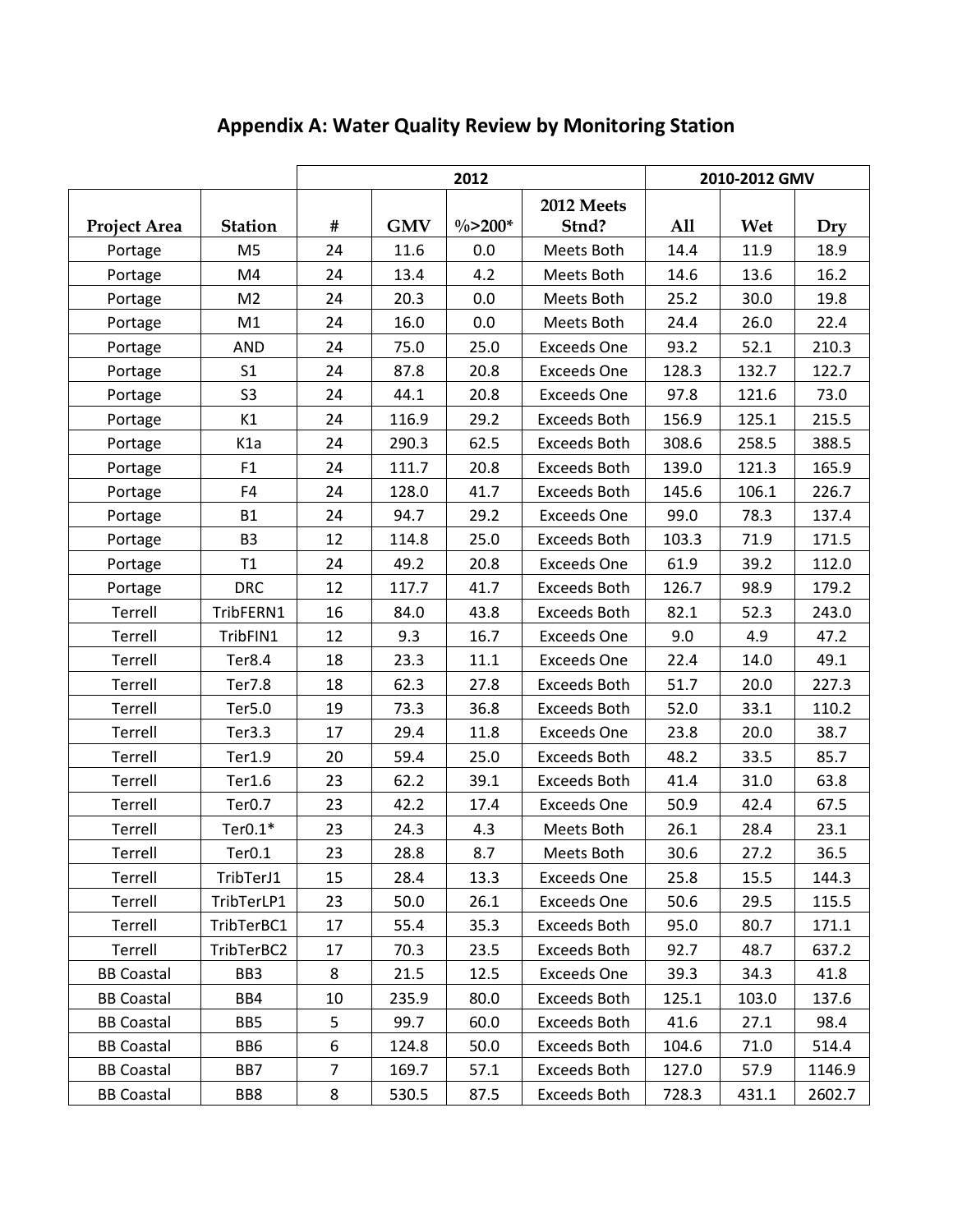|                     |                 | 2012           |            |            |                     | 2010-2012 GMV |       |        |  |
|---------------------|-----------------|----------------|------------|------------|---------------------|---------------|-------|--------|--|
|                     |                 |                |            |            | 2012 Meets          |               |       |        |  |
| <b>Project Area</b> | <b>Station</b>  | $\#$           | <b>GMV</b> | $\%$ >200* | Stnd?               | All           | Wet   | Dry    |  |
| <b>BB Coastal</b>   | <b>BB11</b>     | 8              | 138.7      | 50.0       | <b>Exceeds Both</b> | 120.1         | 71.9  | 609.0  |  |
| <b>BB Coastal</b>   | <b>BB12</b>     | 6              | 27.6       | 16.7       | <b>Exceeds One</b>  | 8.7           | 9.5   | 2.0    |  |
| <b>BB Coastal</b>   | <b>BB15</b>     | 8              | 6.3        | 0.0        | Meets Both          | 9.1           | 7.5   | 20.1   |  |
| <b>BB Coastal</b>   | <b>BB16</b>     | 8              | 279.4      | 87.5       | Exceeds Both        | 140.4         | 161.5 | 84.9   |  |
| <b>BB Coastal</b>   | <b>BB18</b>     | 8              | 62.3       | 37.5       | <b>Exceeds Both</b> | 57.4          | 38.2  | 360.8  |  |
| <b>BB Coastal</b>   | <b>BB19</b>     | 8              | 47.6       | 25.0       | <b>Exceeds One</b>  | 16.1          | 11.7  | 99.1   |  |
| <b>BB Coastal</b>   | <b>BB20</b>     | 8              | 47.7       | 37.5       | <b>Exceeds One</b>  | 44.1          | 38.5  | 72.4   |  |
| <b>BB Coastal</b>   | <b>BB21</b>     | 8              | 723.3      | 87.5       | <b>Exceeds Both</b> | 328.0         | 224.8 | 3168.2 |  |
| <b>BB Coastal</b>   | <b>BB22</b>     | 8              | 37.2       | 12.5       | <b>Exceeds Both</b> | 64.1          | 46.1  | 149.9  |  |
| California          | Cal 0.1         | 11             | 31.6       | 0.0        | Meets Both          | 39.7          | 44.0  | 33.8   |  |
| California          | Cal 0.8         | 11             | 54.0       | 0.0        | Meets Both          | 58.1          | 52.6  | 67.0   |  |
| California          | Cal 1.9         | 11             | 48.6       | 9.1        | Meets Both          | 51.8          | 37.4  | 86.4   |  |
| California          | Cal 5.0         | 11             | 91.2       | 27.3       | <b>Exceeds One</b>  | 68.5          | 42.3  | 146.1  |  |
| California          | Cal 6.2         | 11             | 116.3      | 36.4       | Exceeds Both        | 83.0          | 51.4  | 180.1  |  |
| California          | Cal 7.5         | 11             | 106.2      | 9.1        | <b>Exceeds One</b>  | 81.3          | 53.4  | 175.4  |  |
| California          | CA1             | 11             | 244.8      | 54.5       | <b>Exceeds Both</b> | 187.6         | 89.9  | 596.5  |  |
| California          | CA <sub>3</sub> | $\overline{3}$ | 23.5       | 0.0        | Meets Both          | 15.1          | 11.6  | 82.9   |  |
| California          | CA6             | 11             | 47.1       | 0.0        | Meets Both          | 34.2          | 21.1  | 70.8   |  |
| California          | CA8             | 8              | 29.4       | 12.5       | <b>Exceeds One</b>  | 47.6          | 22.7  | 209.4  |  |
| California          | CA9             | 8              | 88.5       | 12.5       | <b>Exceeds One</b>  | 185.1         | 116.6 | 554.4  |  |
| California          | CA14c           | 8              | 233.5      | 50.0       | <b>Exceeds Both</b> | 373.7         | 276.3 | 1023.3 |  |
| California          | CA15            | 9              | 50.5       | 33.3       | <b>Exceeds One</b>  | 43.3          | 23.5  | 119.7  |  |
| California          | CA16            | 11             | 141.2      | 36.4       | <b>Exceeds Both</b> | 123.6         | 58.8  | 410.7  |  |
| Dakota              | Dak 0.1         | 11             | 39.1       | 0.0        | Meets Both          | 37.8          | 39.0  | 36.0   |  |
| Dakota              | Dak 0.6         | 10             | 45.2       | 0.0        | Meets Both          | 50.7          | 45.3  | 58.8   |  |
| Dakota              | Dak 3.1         | 10             | 44.1       | 0.0        | Meets Both          | 49.5          | 37.7  | 73.2   |  |
| Dakota              | Dak 6.8         | 11             | 58.6       | 0.0        | Meets Both          | 51.8          | 43.1  | 68.1   |  |
| Dakota              | NFDak0.1        | 11             | 72.0       | 9.1        | Meets Both          | 71.9          | 60.6  | 93.0   |  |
| Dakota              | SFDak0.2        | 11             | 36.8       | 0.0        | Meets Both          | 43.2          | 31.1  | 70.7   |  |
| Dakota              | NFDak2.5        | 11             | 109.3      | 18.2       | <b>Exceeds One</b>  | 123.1         | 73.6  | 266.4  |  |
| Dakota              | TribDak1        | 8              | 59.7       | 0.0        | Meets Both          | 80.6          | 76.8  | 92.3   |  |
| Dakota              | TribDak2        | 11             | 187.6      | 36.4       | <b>Exceeds Both</b> | 257.5         | 153.0 | 562.2  |  |
| Dakota              | TribDak3        | 10             | 287.9      | 60.0       | Exceeds Both        | 357.8         | 270.3 | 534.1  |  |
| Dakota              | TribDak4        | 11             | 149.2      | 27.3       | Exceeds Both        | 212.3         | 114.5 | 536.5  |  |
| Dakota              | TribDak5        | 11             | 56.3       | 27.3       | <b>Exceeds One</b>  | 51.7          | 28.5  | 126.2  |  |
| Dakota              | TribDakN1       | 8              | 44.1       | 12.5       | <b>Exceeds One</b>  | 56.7          | 54.4  | 63.2   |  |
| Dakota              | TribDakN2       | 11             | 63.5       | 27.3       | <b>Exceeds One</b>  | 77.3          | 38.6  | 218.5  |  |
| Dakota              | TribDakS1       | 11             | 62.4       | 9.1        | Meets Both          | 58.4          | 43.6  | 90.6   |  |
| Dakota              | TribDakS2       | 11             | 96.9       | 36.4       | Exceeds One         | 78.5          | 39.5  | 219.8  |  |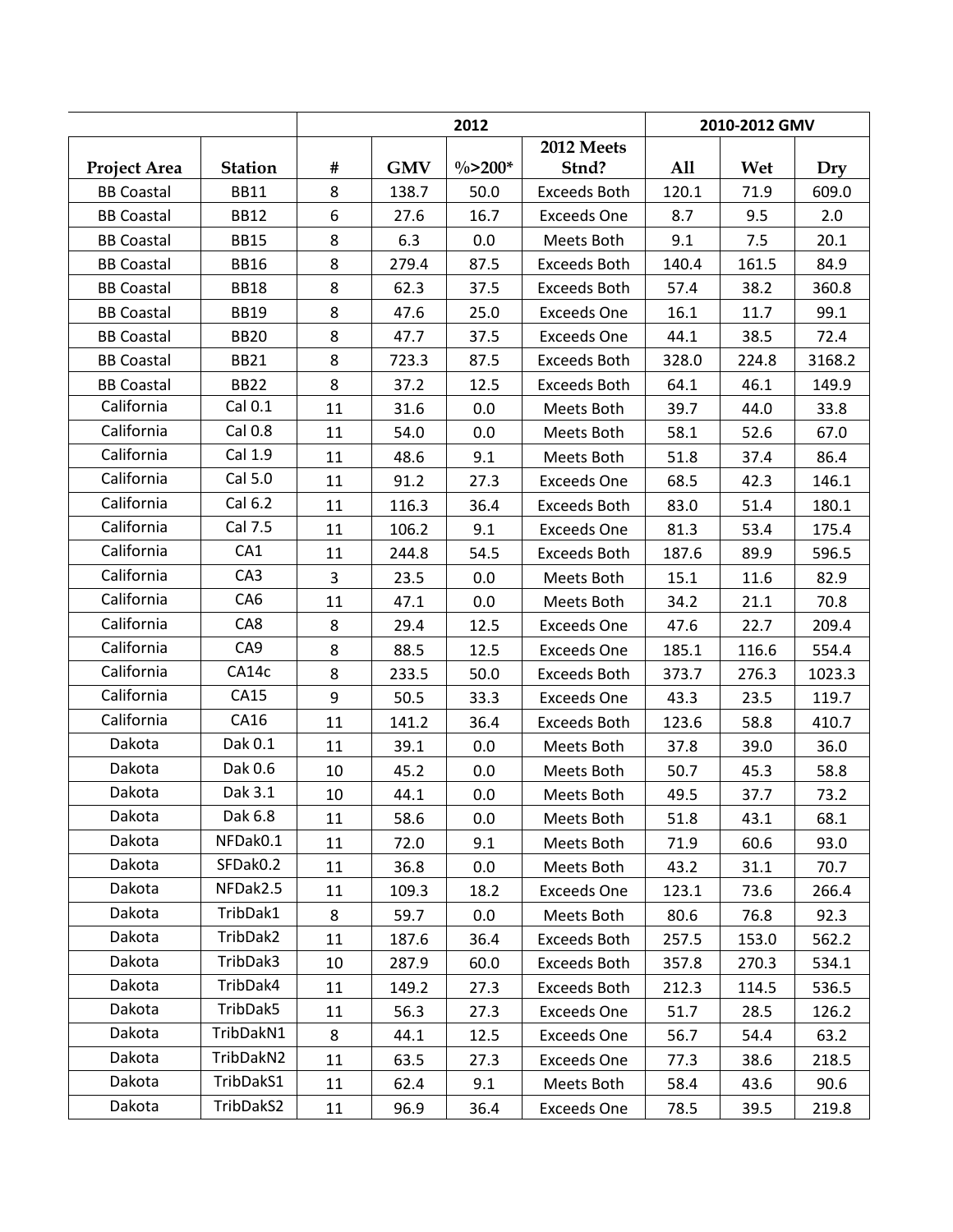|                     |                 |    |            | 2012        |                    | 2010-2012 GMV |       |       |
|---------------------|-----------------|----|------------|-------------|--------------------|---------------|-------|-------|
|                     |                 |    |            |             | 2012 Meets         |               |       |       |
| <b>Project Area</b> | <b>Station</b>  | #  | <b>GMV</b> | $\% > 200*$ | Stnd?              | All           | Wet   | Dry   |
| Dakota              | SFDak2.2        | 11 | 95.5       | 27.3        | <b>Exceeds One</b> | 68.6          | 41.1  | 147.9 |
| Coastal             | CB1             | 9  | 20.9       | 11.1        | <b>Exceeds One</b> | 14.9          | 5.3   | 132.9 |
| Coastal             | CB <sub>2</sub> | 11 | 27.8       | 9.1         | Meets Both         | 25.4          | 13.8  | 63.5  |
| Coastal             | CB <sub>3</sub> | 11 | 37.1       | 18.2        | Exceeds One        | 34.8          | 18.1  | 92.5  |
| Coastal             | CB4             | 9  | 67.8       | 22.2        | <b>Exceeds One</b> | 39.9          | 24.2  | 73.0  |
| Coastal             | <b>DH14</b>     | 7  | 24.4       | 14.3        | <b>Exceeds One</b> | 16.5          | 13.4  | 54.6  |
| Coastal             | DH <sub>2</sub> | 8  | 10.5       | 12.5        | <b>Exceeds One</b> | 8.4           | 4.9   | 27.0  |
| Coastal             | DH <sub>3</sub> | 8  | 127.2      | 50.0        | Exceeds Both       | 37.6          | 27.1  | 109.3 |
| Coastal             | DH4             | 8  | 6.3        | 12.5        | <b>Exceeds One</b> | 6.0           | 4.3   | 15.1  |
| Coastal             | DH <sub>5</sub> | 9  | 164.1      | 22.2        | Exceeds Both       | 56.0          | 41.4  | 102.3 |
| Coastal             | LI4             | 9  | 142.4      | 33.3        | Exceeds Both       | 84.5          | 98.5  | 63.3  |
| Coastal             | LI              | 8  | 106.5      | 37.5        | Exceeds Both       | 71.9          | 41.5  | 374.4 |
| Cain                | CC              | 11 | 89.7       | 45.5        | Exceeds Both       | 87.9          | 85.7  | 91.7  |
| Cain                | <b>CCO</b>      | 11 | 138.4      | 63.6        | Exceeds Both       | 219.1         | 170.1 | 320.5 |

\* Greater than 100FC/100mL in Birch Bay and Terrell Creek.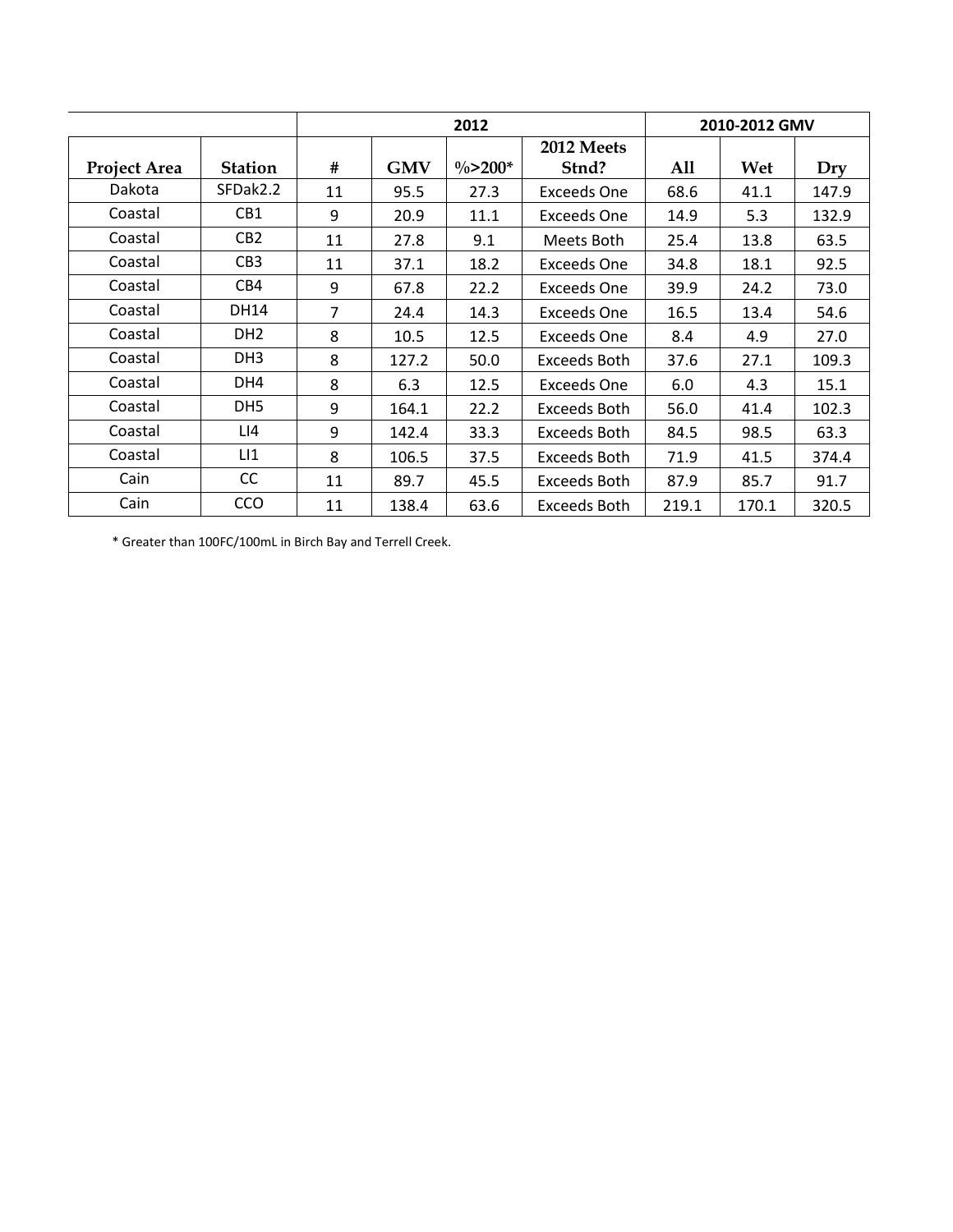

## **Appendix B: Whatcom County 2012 Fecal Coliform Levels and Shellfish Growing Area Status Map**

This map illustrates water quality status for sites sampled through the County's routine monitoring program. Red dots indicate fecal coliform results exceed both parts of the water quality standard, yellow dots indicate results exceed one part of the standard, and green dots indicate results meet both parts of the water quality standard. Areas highlighted in purple are shellfish growing areas monitored by the Washington State Department of Health.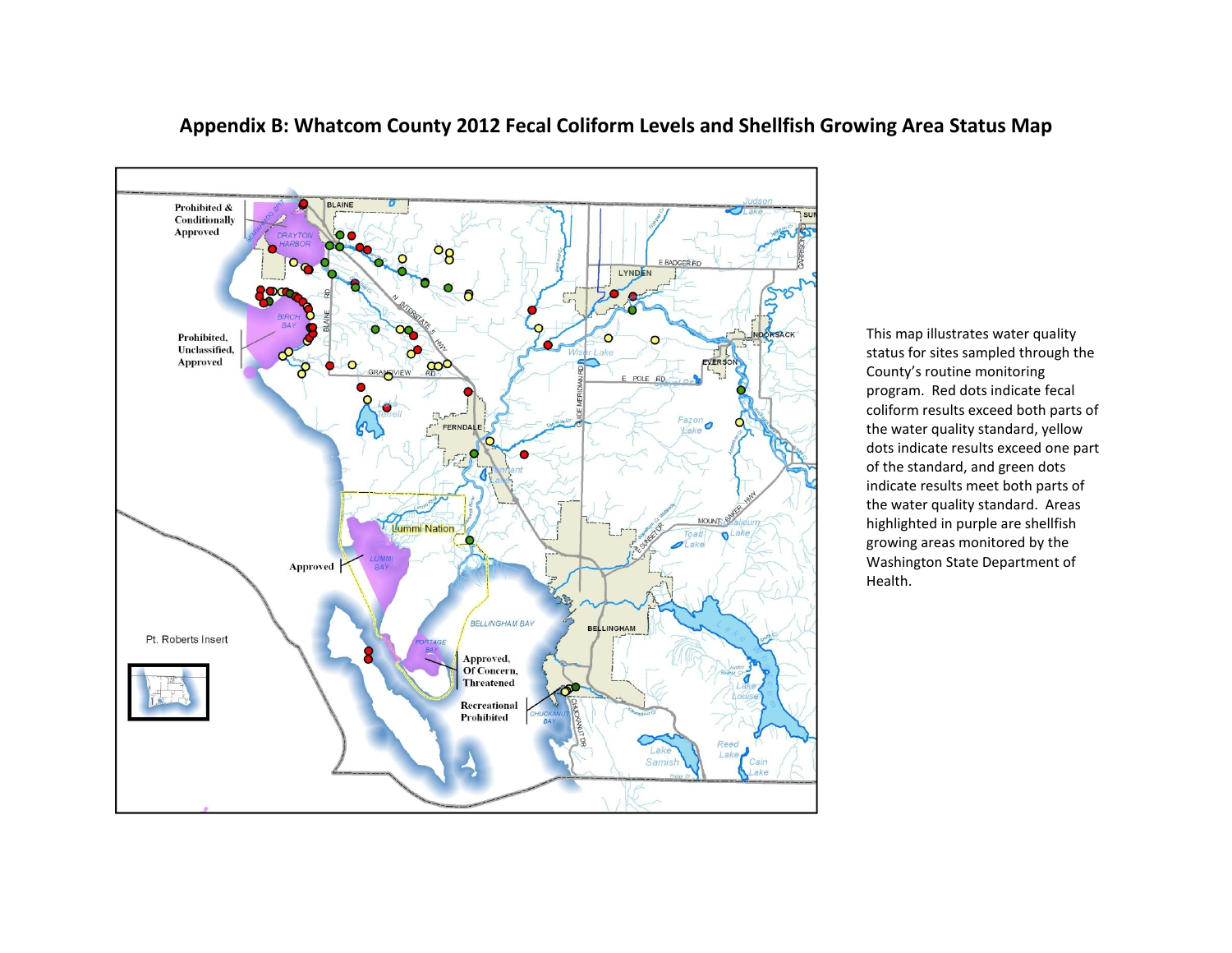| <b>Stream</b>     | <b>Station</b>   | 12<br>Month<br><b>GM</b> | 12<br><b>Month</b><br>% > 200 | 3 Year<br><b>GM</b> | 3 Year Wet<br><b>Season GM</b> | 3 Year Dry<br><b>Season GM</b> | <b>Shellfish</b><br>Area<br>Multiplier* | <b>Total</b><br>Score** | <b>Comments</b>               |
|-------------------|------------------|--------------------------|-------------------------------|---------------------|--------------------------------|--------------------------------|-----------------------------------------|-------------------------|-------------------------------|
| California        | CA14c            | $\overline{2}$           | $\overline{2}$                | $\overline{2}$      | $\overline{2}$                 | 6                              | 3                                       | 42                      | Seasonal                      |
| Dakota            | TribDak3         | $\overline{2}$           | 4                             | $\overline{2}$      | $\overline{2}$                 | 4                              | 3                                       | 42                      | 2013 WC Focus Area, Perennial |
| Cain              | CCO              | $\overline{2}$           | 4                             | $\overline{2}$      | $\overline{2}$                 | 4                              | $\overline{\mathbf{3}}$                 | 42                      |                               |
| California        | CA1              | $\overline{2}$           | 4                             | $\mathbf{1}$        | 0                              | 4                              | 3                                       | 33                      | Perennial                     |
| Dakota            | TribDak2         | $\overline{2}$           | $\overline{2}$                | $\overline{2}$      | $\mathbf 1$                    | 4                              | $\overline{3}$                          | 33                      | 2013 WC Focus Area, Perennial |
| Dakota            | TribDak4         | $\overline{2}$           | $\overline{2}$                | $\overline{2}$      | $\mathbf{1}$                   | 4                              | 3                                       | 33                      | 2013 WC Focus Area, Perennial |
| Portage           | K <sub>1</sub> a | $\overline{2}$           | 4                             | $\overline{2}$      | $\overline{2}$                 | $\overline{2}$                 | 2.5                                     | 30                      | WC Health follow up on OSS    |
| California        | CA <sub>9</sub>  | $\mathbf 0$              | $\overline{2}$                | $\overline{2}$      | $\mathbf{1}$                   | 4                              | 3                                       | 27                      | Seasonal                      |
| <b>BB Coastal</b> | BB8              | 4                        | 4                             | 6                   | 4                              | 6                              | $\mathbf{1}$                            | 24                      | 2013 WC Focus Area, Seasonal  |
| Terrell           | TribTerBC2       | $\overline{2}$           | 2                             | $\mathbf 1$         | 0                              | 6                              | $\overline{2}$                          | 22                      |                               |
| California        | CA16             | $\overline{2}$           | $\overline{2}$                | $\mathbf{1}$        | $\mathbf 0$                    | $\overline{2}$                 | 3                                       | 21                      | Perennial                     |
| Dakota            | NFDak2.5         | $\overline{2}$           | $\overline{2}$                | $\mathbf{1}$        | 0                              | $\overline{2}$                 | 3                                       | 21                      |                               |
| Cain              | cc               | $\overline{2}$           | $\overline{2}$                | $\mathbf{1}$        | $\mathbf{1}$                   | $\mathbf{1}$                   | $\overline{3}$                          | 21                      |                               |
| <b>BB Coastal</b> | <b>BB21</b>      | 4                        | 4                             | 4                   | $\overline{2}$                 | 6                              | $\mathbf{1}$                            | 20                      |                               |
| Portage           | K1               | 2                        | 2                             | $\mathbf{1}$        | $\mathbf{1}$                   | $\overline{2}$                 | 2.5                                     | 20                      |                               |
| Portage           | F4               | $\overline{2}$           | $\overline{2}$                | $\mathbf{1}$        | $\mathbf{1}$                   | $\overline{2}$                 | 2.5                                     | 20                      |                               |
| Portage           | F <sub>1</sub>   | $\overline{2}$           | $\overline{2}$                | $\mathbf 1$         | $\mathbf{1}$                   | $\mathbf{1}$                   | 2.5                                     | 17.5                    |                               |
| Terrell           | TribFERN1        | $\overline{2}$           | $\overline{2}$                | $\mathbf{1}$        | $\mathbf{1}$                   | $\overline{2}$                 | $\overline{2}$                          | 16                      |                               |
| Terrell           | TribTerBC1       | $\overline{2}$           | $\overline{2}$                | $\mathbf{1}$        | $\mathbf{1}$                   | $\overline{2}$                 | $\overline{2}$                          | 16                      |                               |
| Portage           | B <sub>3</sub>   | $\overline{2}$           | $\overline{2}$                | $\mathbf{1}$        | $\mathbf 0$                    | $\mathbf{1}$                   | 2.5                                     | 15                      | 2013 DOE focus area           |
| Portage           | <b>DRC</b>       | $\overline{2}$           | $\overline{2}$                | $\mathbf{1}$        | $\mathbf 0$                    | $\mathbf{1}$                   | 2.5                                     | 15                      |                               |
| <b>BB Coastal</b> | BB7              | $\overline{2}$           | 4                             | $\overline{2}$      | $\mathbf{1}$                   | 6                              | $\mathbf{1}$                            | 15                      |                               |
| California        | Cal 6.2          | $\overline{2}$           | $\overline{2}$                | $\boldsymbol{0}$    | 0                              | $\mathbf{1}$                   | 3                                       | 15                      |                               |
| Coastal           | DH <sub>3</sub>  | $\overline{2}$           | $\overline{2}$                | $\boldsymbol{0}$    | 0                              | $\mathbf{1}$                   | 3                                       | 15                      |                               |
| Coastal           | DH5              | $\overline{2}$           | $\overline{2}$                | 0                   | 0                              | $\mathbf{1}$                   | 3                                       | 15                      |                               |

# **Appendix C: Water Quality Scores by Station**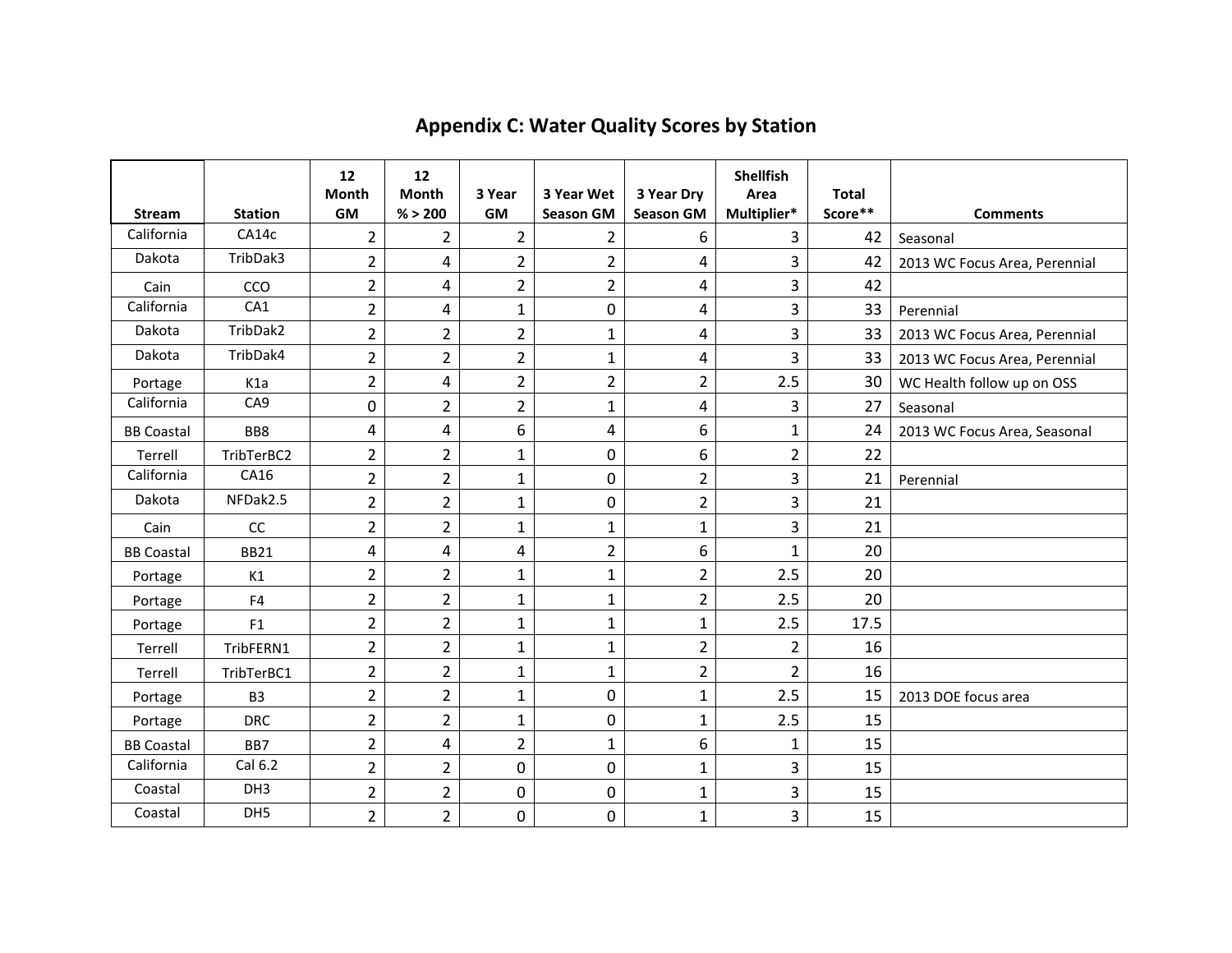|                   |                    | 12               | 12             |                |                  |                  | <b>Shellfish</b>        |                |                     |
|-------------------|--------------------|------------------|----------------|----------------|------------------|------------------|-------------------------|----------------|---------------------|
|                   |                    | Month            | <b>Month</b>   | 3 Year         | 3 Year Wet       | 3 Year Dry       | Area                    | <b>Total</b>   |                     |
| <b>Stream</b>     | <b>Station</b>     | GM               | % > 200        | <b>GM</b>      | <b>Season GM</b> | <b>Season GM</b> | Multiplier*             | Score**        | <b>Comments</b>     |
| Terrell           | <b>Ter7.8</b>      | $\overline{2}$   | $\overline{2}$ | $\mathbf{1}$   | 0                | $\overline{2}$   | $\overline{2}$          | 14             |                     |
| Terrell           | Ter5.0             | $\overline{2}$   | $\overline{2}$ | $\mathbf 1$    | $\pmb{0}$        | $\overline{2}$   | $\overline{2}$          | 14             |                     |
| <b>BB Coastal</b> | BB6                | $\overline{2}$   | $\overline{2}$ | $\overline{2}$ | $\mathbf{1}$     | 6                | $\mathbf{1}$            | 13             |                     |
| <b>BB Coastal</b> | <b>BB11</b>        | $\overline{2}$   | $\overline{2}$ | $\overline{2}$ | $\mathbf{1}$     | 6                | $\mathbf 1$             | 13             |                     |
| <b>BB Coastal</b> | <b>BB16</b>        | 4                | 4              | $\overline{2}$ | $\overline{2}$   | $\mathbf{1}$     | $\mathbf{1}$            | 13             |                     |
| Portage           | S <sub>1</sub>     | $\boldsymbol{0}$ | $\overline{2}$ | $\mathbf{1}$   | $\mathbf{1}$     | $\mathbf{1}$     | 2.5                     | 12.5           |                     |
| <b>BB Coastal</b> | BB4                | $\overline{2}$   | 4              | $\overline{2}$ | $\overline{2}$   | $\overline{2}$   | $\mathbf{1}$            | 12             |                     |
| California        | CA8                | $\boldsymbol{0}$ | $\overline{2}$ | 0              | 0                | $\overline{2}$   | $\overline{3}$          | 12             |                     |
| Dakota            | TribDakN2          | 0                | $\overline{2}$ | 0              | $\boldsymbol{0}$ | $\overline{2}$   | 3                       | 12             |                     |
| Dakota            | TribDakS2          | 0                | $\overline{2}$ | $\pmb{0}$      | $\boldsymbol{0}$ | $\overline{2}$   | 3                       | 12             |                     |
| Portage           | <b>AND</b>         | 0                | $\overline{2}$ | 0              | $\mathbf 0$      | $\overline{2}$   | 2.5                     | 10             |                     |
| Terrell           | Ter1.9             | $\overline{2}$   | $\overline{2}$ | 0              | $\pmb{0}$        | $\mathbf{1}$     | $\overline{2}$          | 10             |                     |
| Terrell           | Ter1.6             | $\overline{2}$   | $\overline{2}$ | $\pmb{0}$      | $\mathbf 0$      | $\mathbf 1$      | $\overline{2}$          | 10             |                     |
| Terrell           | TribTerLP1         | 0                | $\overline{2}$ | $\mathbf{1}$   | $\boldsymbol{0}$ | $\overline{2}$   | $\overline{2}$          | 10             |                     |
| <b>BB Coastal</b> | <b>BB18</b>        | $\overline{2}$   | $\overline{2}$ | $\mathbf 1$    | $\pmb{0}$        | 4                | $\mathbf 1$             | 9              |                     |
| California        | Cal 5.0            | 0                | $\overline{2}$ | 0              | $\mathbf 0$      | $\mathbf{1}$     | 3                       | 9              |                     |
| California        | Cal 7.5            | $\overline{2}$   | 0              | $\pmb{0}$      | $\mathbf 0$      | $\mathbf{1}$     | $\overline{3}$          | 9              |                     |
| California        | CA15               | 0                | $\overline{2}$ | 0              | $\mathbf 0$      | $\mathbf{1}$     | $\overline{\mathbf{3}}$ | 9              |                     |
| Dakota            | TribDak5           | 0                | $\overline{2}$ | $\pmb{0}$      | 0                | $\mathbf 1$      | $\overline{3}$          | 9              |                     |
| Dakota            | SFDak2.2           | 0                | $\overline{2}$ | 0              | 0                | $\mathbf{1}$     | 3                       | 9              |                     |
| Terrell           | Ter <sub>0.7</sub> | 0                | $\overline{2}$ | $\mathbf{1}$   | $\mathbf 0$      | $\mathbf{1}$     | $\overline{2}$          | 8              |                     |
| Terrell           | TribTerJ1          | $\boldsymbol{0}$ | $\overline{2}$ | 0              | $\pmb{0}$        | $\overline{2}$   | $\overline{2}$          | 8              |                     |
| Portage           | S <sub>3</sub>     | 0                | $\overline{2}$ | $\pmb{0}$      | 1                | $\mathbf 0$      | 2.5                     | 7.5            |                     |
| Portage           | <b>B1</b>          | $\mathbf 0$      | $\overline{2}$ | 0              | $\mathbf 0$      | $\mathbf{1}$     | 2.5                     | 7.5            | 2013 DOE focus area |
| Portage           | T1                 | 0                | $\overline{2}$ | 0              | $\mathbf 0$      | $\mathbf{1}$     | 2.5                     | 7.5            |                     |
| <b>BB Coastal</b> | BB5                | $\overline{2}$   | 4              | 0              | $\pmb{0}$        | $\mathbf 1$      | $\mathbf 1$             | $\overline{7}$ |                     |
| Dakota            | TribDakN1          | $\mathbf 0$      | $\overline{2}$ | 0              | $\mathbf 0$      | $\mathbf 0$      | 3                       | 6              |                     |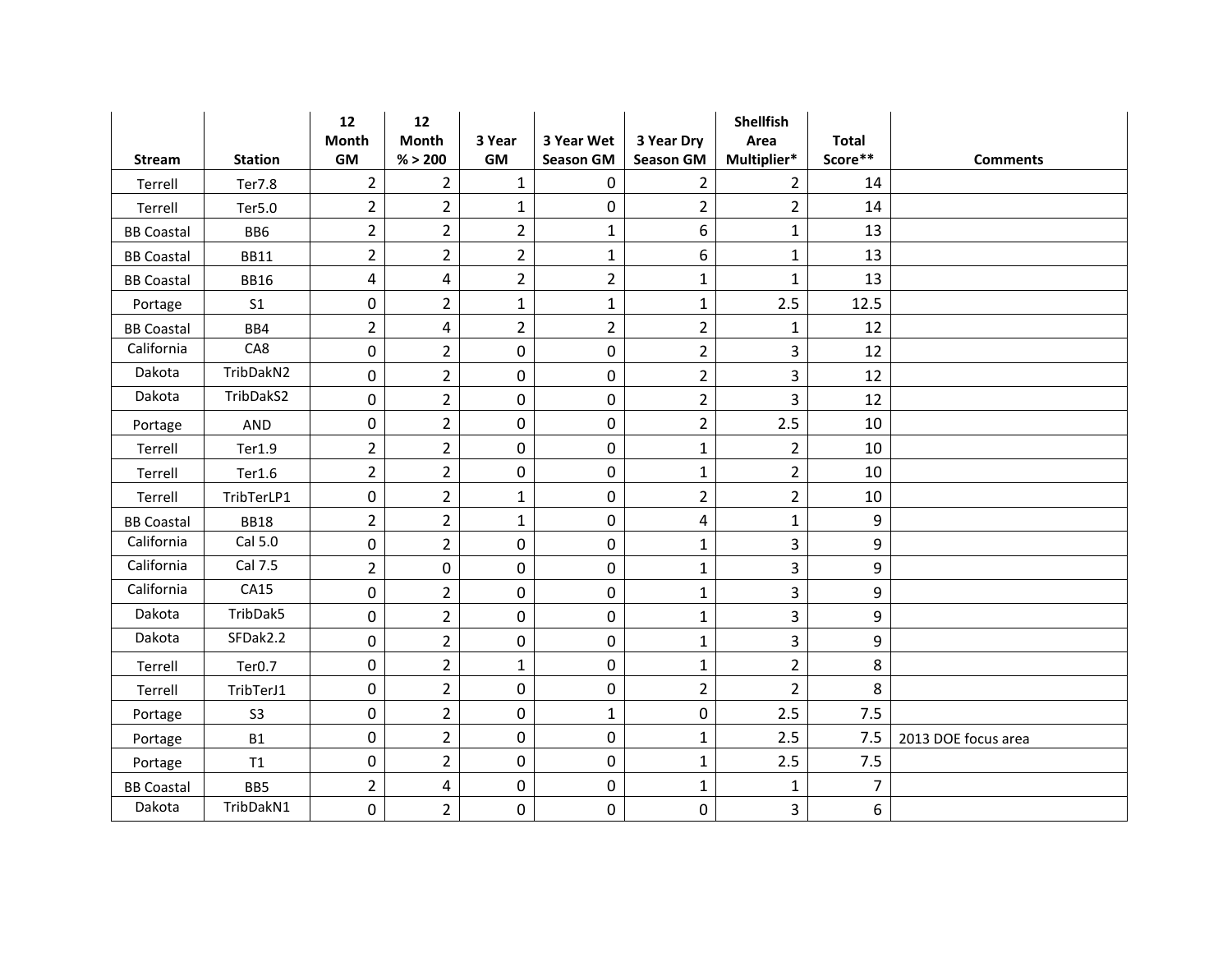|                   |                 | 12               | 12             |              |                  |                  | <b>Shellfish</b> |                |                 |
|-------------------|-----------------|------------------|----------------|--------------|------------------|------------------|------------------|----------------|-----------------|
|                   |                 | Month            | <b>Month</b>   | 3 Year       | 3 Year Wet       | 3 Year Dry       | Area             | <b>Total</b>   |                 |
| <b>Stream</b>     | <b>Station</b>  | GM               | % > 200        | GM           | <b>Season GM</b> | <b>Season GM</b> | Multiplier*      | Score**        | <b>Comments</b> |
| Coastal           | CB1             | 0                | $\overline{2}$ | $\pmb{0}$    | 0                | $\mathbf 1$      | $\overline{2}$   | 6              |                 |
| Coastal           | <b>DH14</b>     | $\boldsymbol{0}$ | $\overline{2}$ | $\pmb{0}$    | $\pmb{0}$        | $\pmb{0}$        | $\overline{3}$   | 6              |                 |
| Coastal           | DH <sub>2</sub> | 0                | $\overline{2}$ | $\pmb{0}$    | $\pmb{0}$        | $\mathbf 0$      | $\overline{3}$   | 6              |                 |
| Coastal           | DH4             | $\boldsymbol{0}$ | $\overline{2}$ | 0            | 0                | $\pmb{0}$        | 3                | 6              |                 |
| Coastal           | LI              | $\overline{2}$   | $\overline{2}$ | $\pmb{0}$    | $\pmb{0}$        | $\overline{2}$   | $\mathbf 1$      | 6              |                 |
| <b>BB Coastal</b> | <b>BB22</b>     | $\boldsymbol{0}$ | $\overline{2}$ | $\mathbf{1}$ | 0                | $\overline{2}$   | $\mathbf 1$      | 5              |                 |
| <b>BB Coastal</b> | BB3             | 0                | $\overline{2}$ | 0            | $\mathbf 0$      | $\mathbf 0$      | $\overline{2}$   | 4              |                 |
| Coastal           | CB3             | $\boldsymbol{0}$ | $\overline{2}$ | 0            | 0                | $\pmb{0}$        | $\overline{2}$   | 4              |                 |
| Coastal           | CB4             | $\pmb{0}$        | $\overline{2}$ | 0            | $\boldsymbol{0}$ | $\pmb{0}$        | $\overline{2}$   | 4              |                 |
| Coastal           | LI4             | $\overline{2}$   | $\overline{2}$ | $\pmb{0}$    | $\boldsymbol{0}$ | $\pmb{0}$        | $\mathbf 1$      | 4              |                 |
| Terrell           | TribFIN1        | 0                | $\overline{2}$ | 0            | $\pmb{0}$        | $\mathbf 0$      | $\overline{2}$   | 4              |                 |
| Terrell           | Ter8.4          | $\boldsymbol{0}$ | $\overline{2}$ | 0            | $\boldsymbol{0}$ | $\pmb{0}$        | $\overline{2}$   | 4              |                 |
| Terrell           | Ter3.3          | $\boldsymbol{0}$ | $\overline{2}$ | $\pmb{0}$    | $\mathbf 0$      | $\pmb{0}$        | $\overline{2}$   | 4              |                 |
| <b>BB Coastal</b> | <b>BB19</b>     | 0                | $\overline{2}$ | 0            | $\mathbf 0$      | $\mathbf{1}$     | $\mathbf 1$      | 3              |                 |
| <b>BB Coastal</b> | <b>BB20</b>     | $\boldsymbol{0}$ | $\overline{2}$ | 0            | $\pmb{0}$        | $\mathbf 1$      | $\mathbf 1$      | 3              |                 |
| <b>BB Coastal</b> | <b>BB12</b>     | 0                | $\overline{2}$ | 0            | $\mathbf 0$      | $\mathbf 0$      | $\mathbf{1}$     | $\overline{2}$ |                 |
| Portage           | M <sub>5</sub>  | $\boldsymbol{0}$ | 0              | $\pmb{0}$    | 0                | $\pmb{0}$        | 2.5              | $\mathbf 0$    |                 |
| Portage           | M4              | 0                | 0              | 0            | 0                | $\mathbf 0$      | 2.5              | 0              |                 |
| Portage           | M <sub>2</sub>  | 0                | 0              | 0            | 0                | $\pmb{0}$        | 2.5              | $\pmb{0}$      |                 |
| Portage           | M1              | 0                | 0              | 0            | 0                | $\mathbf 0$      | 2.5              | $\mathbf 0$    |                 |
| <b>BB Coastal</b> | <b>BB15</b>     | 0                | 0              | 0            | $\boldsymbol{0}$ | $\pmb{0}$        | $\mathbf{1}$     | $\pmb{0}$      |                 |
| California        | Cal 0.1         | $\boldsymbol{0}$ | 0              | 0            | $\pmb{0}$        | $\mathbf 0$      | 3                | $\pmb{0}$      |                 |
| California        | Cal 0.8         | 0                | 0              | 0            | $\mathbf 0$      | $\mathbf 0$      | 3                | $\pmb{0}$      |                 |
| California        | Cal 1.9         | $\boldsymbol{0}$ | 0              | 0            | $\pmb{0}$        | $\mathbf 0$      | 3                | $\mathbf 0$    |                 |
| California        | CA3             | 0                | 0              | 0            | $\mathbf 0$      | $\pmb{0}$        | $\overline{3}$   | $\mathbf 0$    |                 |
| California        | CA6             | $\pmb{0}$        | 0              | 0            | $\pmb{0}$        | $\pmb{0}$        | 3                | $\pmb{0}$      |                 |
| Dakota            | Dak 0.1         | $\mathbf 0$      | 0              | 0            | $\mathbf 0$      | $\mathbf 0$      | 3                | 0              |                 |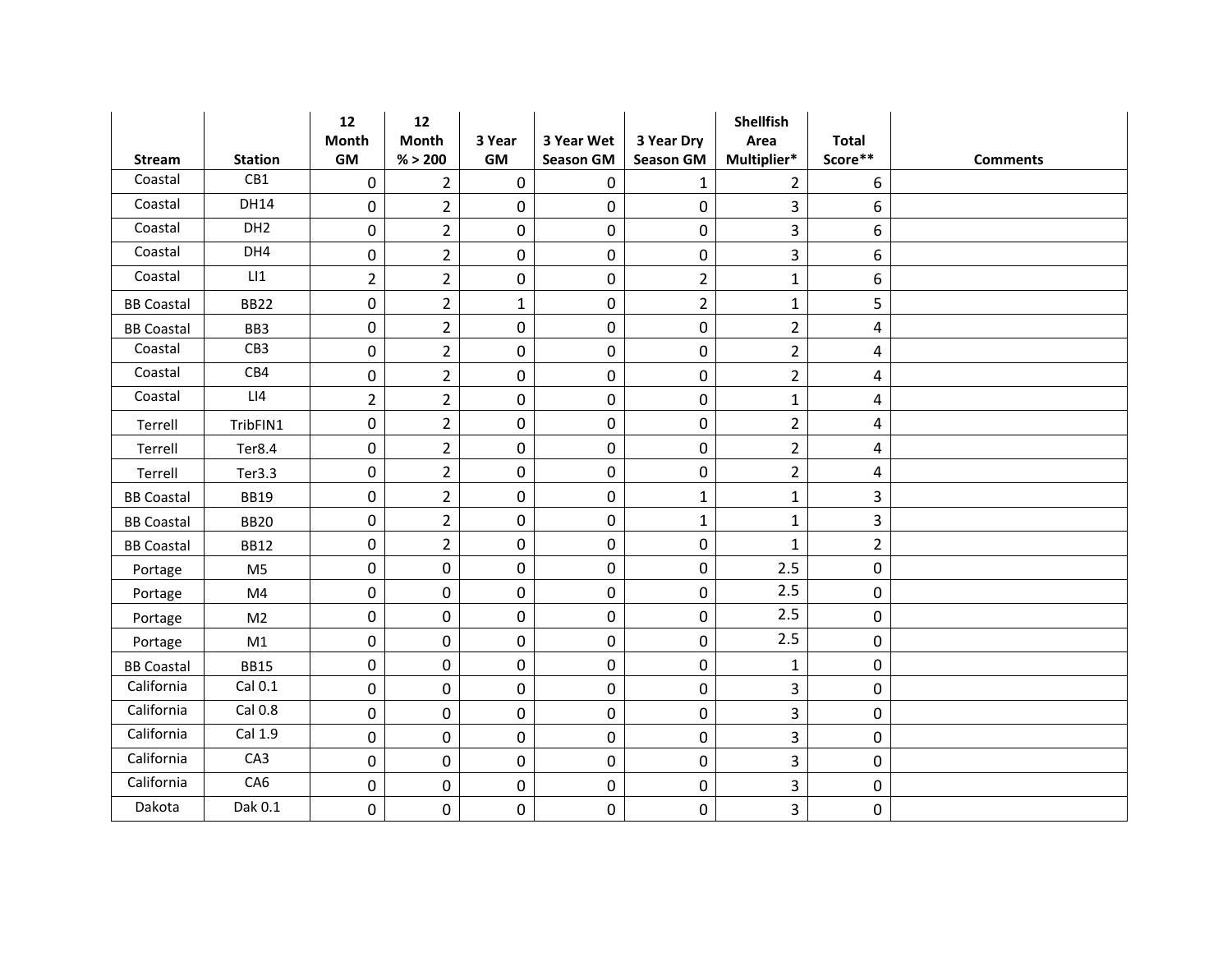|         |                    | 12<br>Month | 12<br><b>Month</b> | 3 Year    | 3 Year Wet       | 3 Year Dry       | <b>Shellfish</b><br>Area | Total       |                 |
|---------|--------------------|-------------|--------------------|-----------|------------------|------------------|--------------------------|-------------|-----------------|
| Stream  | <b>Station</b>     | <b>GM</b>   | % > 200            | <b>GM</b> | <b>Season GM</b> | <b>Season GM</b> | Multiplier*              | Score**     | <b>Comments</b> |
| Dakota  | Dak 0.6            | 0           | $\mathbf 0$        | 0         | 0                | 0                | 3                        | 0           |                 |
| Dakota  | Dak 3.1            | 0           | 0                  | 0         | 0                | 0                | 3                        | 0           |                 |
| Dakota  | Dak 6.8            | 0           | 0                  | 0         | 0                | 0                | 3                        | 0           |                 |
| Dakota  | NFDak0.1           | $\Omega$    | 0                  | 0         | 0                | 0                | 3                        | 0           |                 |
| Dakota  | SFDak0.2           | 0           | 0                  | 0         | 0                | 0                | 3                        | 0           |                 |
| Dakota  | TribDak1           | 0           | 0                  | 0         | 0                | 0                | 3                        | 0           |                 |
| Dakota  | TribDakS1          | $\Omega$    | $\Omega$           | 0         | 0                | 0                | 3                        | $\Omega$    |                 |
| Coastal | CB <sub>2</sub>    | $\Omega$    | $\Omega$           | 0         | 0                | $\mathbf{0}$     | $\overline{2}$           | $\Omega$    |                 |
| Terrell | $Ter0.1*$          | 0           | $\mathbf 0$        | 0         | 0                | 0                | $\overline{2}$           | $\Omega$    |                 |
| Terrell | Ter <sub>0.1</sub> | 0           | $\mathbf 0$        | 0         | 0                | 0                | 2                        | $\mathbf 0$ |                 |

\*Shellfish growing area score = 1 for open area, 2 for threatened tribal or commercial/closed recreational area, 3 closed or CA commercial area)

\*\* Total Score= (12GM score + 12%score + 3yr GM score + 3yrdry GMscore + 3yrwet GMscore)\* shellfish growing area score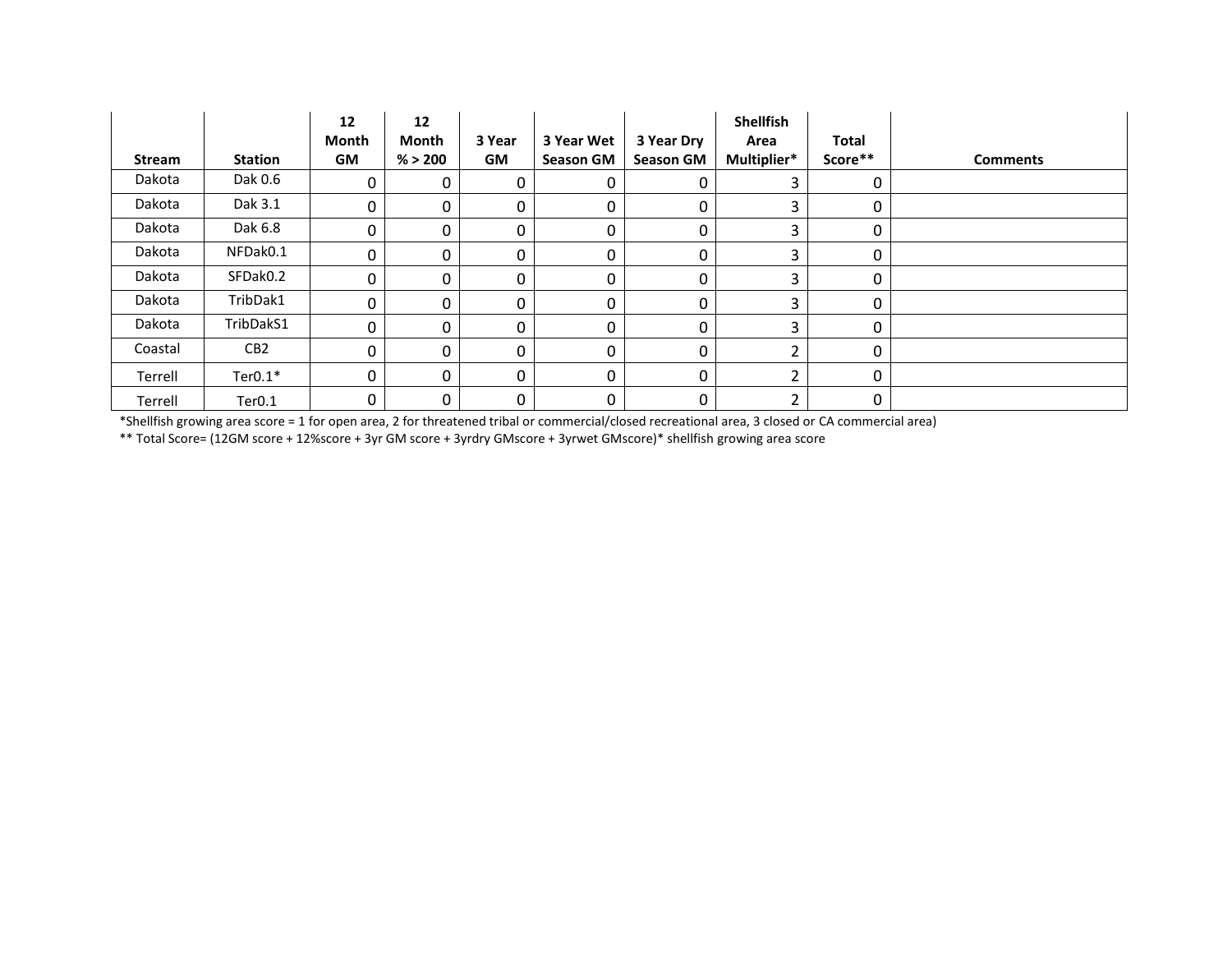

## **Appendix D: 2012 Ranked Drainages Based Upon Water Quality Scores**

This map illustrates ranked drainages for the Whatcom County Pollution Identification and Control (PIC) Program for 2013. The water quality scores are reflective of calculations included in Appendices A and C. Red dots indicate highest priority drainages (water quality score ≥ 30), orange dot indicate moderate priority drainages (water quality score 20-29), yellow dot indicates low priority (water quality score 11-19), and green dot indicates lowest priority (water quality score 0-10). Drainages outlined in purple are priority areas 1 and 2 described under the recommendation section.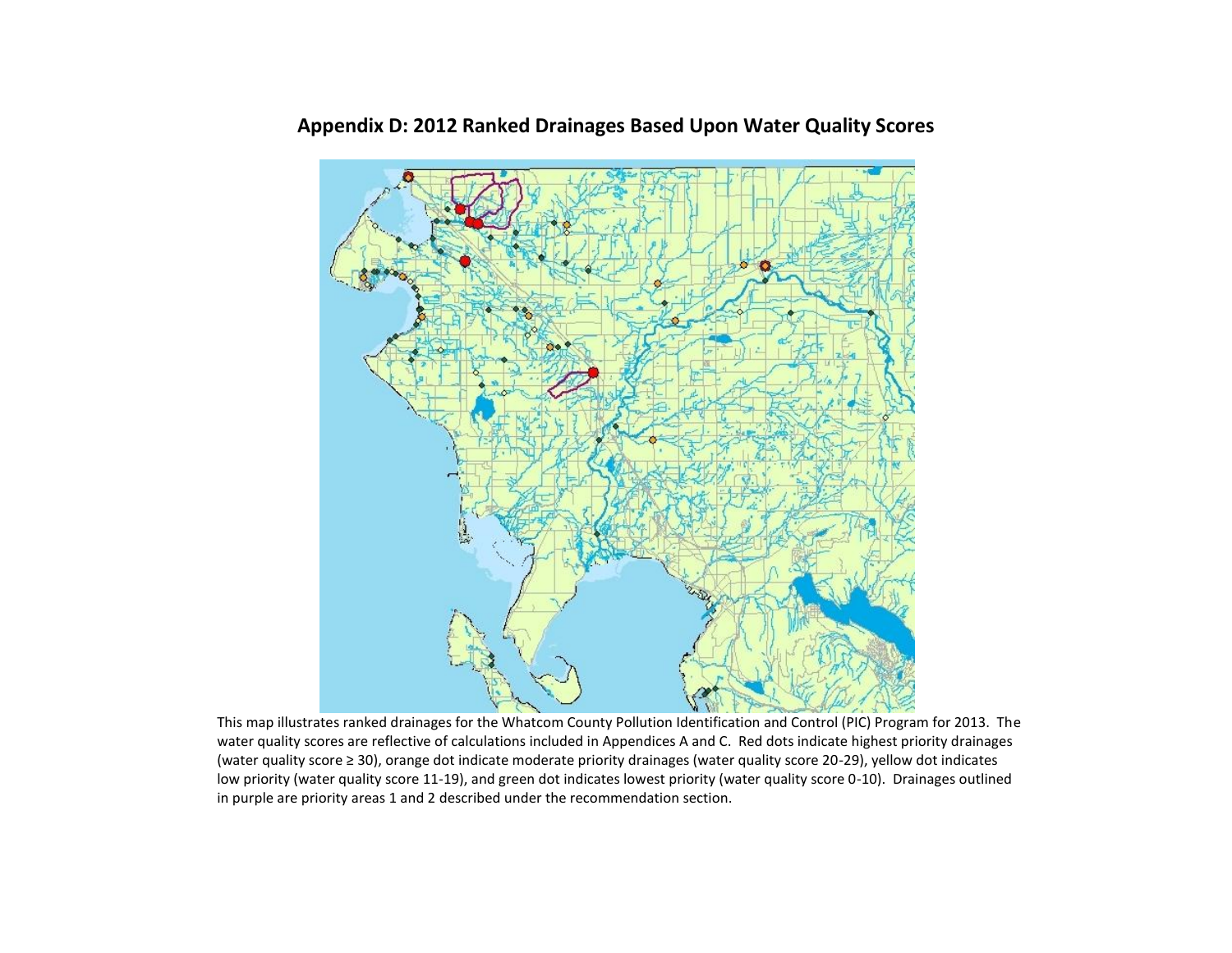## **Appendix E: Routine Sampling Stations in Whatcom County**

| Watershed  | <b>Project Site ID</b> | <b>Site Location</b>                                                      |
|------------|------------------------|---------------------------------------------------------------------------|
| Terrell    | Ter 0.1                | Mouth of Terrell Creek                                                    |
| Terrell    | Ter 0.1*               | Mouth of Terrell Creek, upstream of confluence with Leisure Park          |
| Terrell    | TribTer LP1            | Leisure Park Tributary, East of Birch Bay Drive                           |
| Terrell    | TribTer BC2            | Birch Creek @Leeside                                                      |
| Terrell    | TribTer BC1            | Birch Creek @Morrison/Wooldridge                                          |
| Terrell    | Ter 0.7                | Lower Terrell Creek @ Jackson Road                                        |
| Terrell    | Ter 1.6                | Terrell Creek @Birch Bay State Park Bridge                                |
| Terrell    | Ter 1.9                | Terrell Creek @ Helwig Bridge (State Park)                                |
| Terrell    | Trib Ter J1            | Culvert@Grandview, West of Jackson                                        |
| Terrell    | Ter 3.3                | Terrell Creek @ Jackson Road, North of Grandview                          |
| Terrell    | Ter 5.0                | Terrell Creek @ Blaine Road                                               |
| Terrell    | Ter 7.8                | Terrell Creek @Brown Road                                                 |
| Terrell    | Ter 8.4                | Terrell Creek @Aldergrove Road                                            |
| Terrell    | Trib FERN1             | North Star Road, South of Aldergrove                                      |
| Terrell    | Trib FIN1              | Grandview Road, East of North Star, small culvert discharges to pool      |
| California | Cal 0.1 (C1)           | Mouth of California Creek at Drayton Harbor Road Bridge                   |
| California | Cal 0.8 (C2)           | California Creek at Blaine Road Bridge                                    |
| California | Cal 1.9                | California Creek at Kickerville Bridge                                    |
| California | CA1 (TribCal-2)        | Downstream side of cross-culvert at Kickerville, west of Cal Creek        |
| California | CA3 (TribCal-3)        | Downstream side of cross culvert at Arnie, east of Ham                    |
| California | Cal 5.0 (C3)           | California Creek at Valley View, downstream bridge                        |
| California | CA <sub>6</sub>        | Upstream side of cross culvert at Arnie Road, west of Bruce               |
| California | CA16 (TribCal-5)       | Main Street Custer at dead end                                            |
| California | Cal 6.2                | California Creek at Bruce Road                                            |
| California | CA8 (TribCal-4)        | Upstream side of cross culvert at Bay Road, west of Bruce Road            |
| California | CA <sub>9</sub>        | Upstream side of cross culvert at Fox and Vista                           |
| California | Cal 7.5                | California Creek at Fox Road, east of Vista                               |
| California | CA15                   | Upstream side of cross culvert at Portal, south of Farris                 |
| California | CA14c                  | Cross culvert at Brown Road, west of railroad                             |
| Dakota     | Dak 0.1 (D1)           | Dakota Creek at Blaine Road Bridge                                        |
| Dakota     | TribDak1               | Downstream end of cross culvert at Sweet Road, east of Odell              |
| Dakota     | TribDak2               | Upstream of cross culvert at Sweet Road, west of Harvey                   |
| Dakota     | TribDak4               | Upstream of cross culvert at Hoier Road, east of Harvey                   |
| Dakota     | TribDak3               | Downstream end of cross culvert at Rogers Road, south of Hoier            |
| Dakota     | Dak3.1 (DG)            | Dakota Creek at Giles Road                                                |
| Dakota     | TribDak5               | Bridge at Valley View, south of McGee                                     |
| Dakota     | Dak6.8 (D2)            | Dakota Creek at Valley View and Behme Roads                               |
| Dakota     | NFDak0.1 (D3)          | NF Dakota at Custer School Road (upstream of bridge)                      |
| Dakota     | SFDak0.2 (D4)          | SF Dakota at Custer School Road (downstream of bridge)                    |
| Dakota     | TribDakN1              | Downstream end of cross culvert at Haynie Road, east of Stein             |
| Dakota     | NFDak2.5               | NF Dakota Creek at Delta Line Road, south of Haynie                       |
| Dakota     | TribDakN2              | Upstream side of cross culvert at Delta Line, north of Badger             |
| Dakota     | TribDakS1              | Downstream of 2 <sup>nd</sup> culvert @ Delta Line, south of Loomis Trail |
| Dakota     | SFDak2.2               | Upstream side of bridge for SF Dakota at Sunrise Road                     |
| Dakota     | TribDakS2              | Downstream side of bridge at Sunrise Road, north of SF Dakota             |
| Chuckanut  | CB1                    | Small Woodstock Farm creek at culvert below dam structure                 |
| Chuckanut  | CB <sub>2</sub>        | Chuckanut Creek at Arroyo Park- near stream gage station                  |